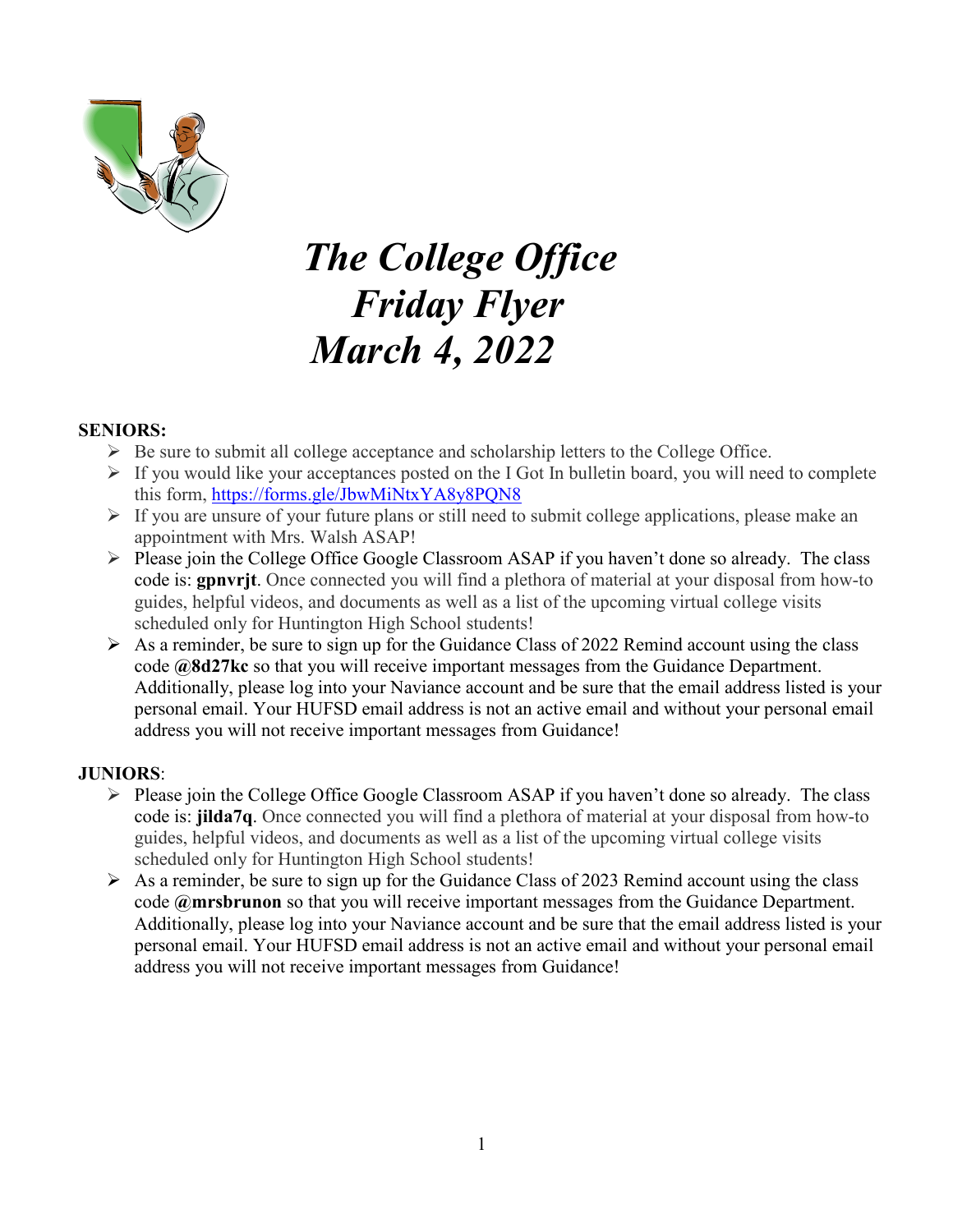### *UPCOMING STANDARDIZED TESTS*

### **SAT Test Test Dates (Registration Deadlines)**

May  $7^{\text{th}}$  register by April  $8^{\text{th}}$  (4/26 with late fee)<br>June  $4^{\text{th}}$  register by May  $5^{\text{th}}$  (5/25 with late fee) register by May  $5<sup>th</sup>$  (5/25 with late fee) To register: [www.collegeboard.org](http://www.collegeboard.org/)

## **ACT Test Dates (Registration Deadlines)**<br>April 2<sup>nd</sup> register by Fel

register by February  $25<sup>th</sup> (3/11)$  with late fee) June  $11^{\text{th}}$  register by May  $6^{\text{th}}$  (5/20 with late fee)<br>July  $16^{\text{th}}$  register by June  $17^{\text{th}}$  (6/4 with late fee) register by June  $17<sup>th</sup>$  (6/4 with late fee) \*\*\*No July ACT available in NY\*\*\* To register: [www.actstudent.org](http://www.actstudent.org/)

### *Virtual College Admission Representative Visits*

Seniors and Juniors with an interest in any of the following colleges are encouraged to register for the virtual admission meeting which will be hosted by the college's admission counselor. Simply log into your Naviance account and scroll through the list of colleges in the What's New section. Click on more info then register (top right corner). Once registered, you will receive a reminder email five days prior to the virtual meeting. Students who do not preregister are still permitted to attend the virtual meeting. The meeting code (via ZOOM or Google Meet depending on the college preference) will be available 15 minutes prior to the meeting and can be found on Naviance, by following the steps above.

| <b>Date</b> | <b>Start</b>       | <b>End</b> | <b>College</b>                   |
|-------------|--------------------|------------|----------------------------------|
| 3/8         | 3:00 <sub>pm</sub> | $3:45$ pm  | <b>LIM</b>                       |
| 3/8         | $5:00$ pm          | $5:45$ pm  | New York Institute of Technology |
| 3/22        | 3:00 <sub>pm</sub> | $3:45$ pm  | Massachusetts Maritime Academy   |
| 3/22        | 4:00 <sub>pm</sub> | $4:45$ pm  | West Virginia University         |
| 3/29        | 3:00 <sub>pm</sub> | $3:45$ pm  | St. Thomas Aquinas College       |
| 3/30        | 3:00 <sub>pm</sub> | $3:45$ pm  | <b>SUNY Purchase</b>             |

### *INFORMATION SESSIONS*

### **SUNY Farmingdale State College**

Several virtual admissions events offered. For a complete list and for additional information visit <https://www.farmingdale.edu/admissions/admissions-events.shtml>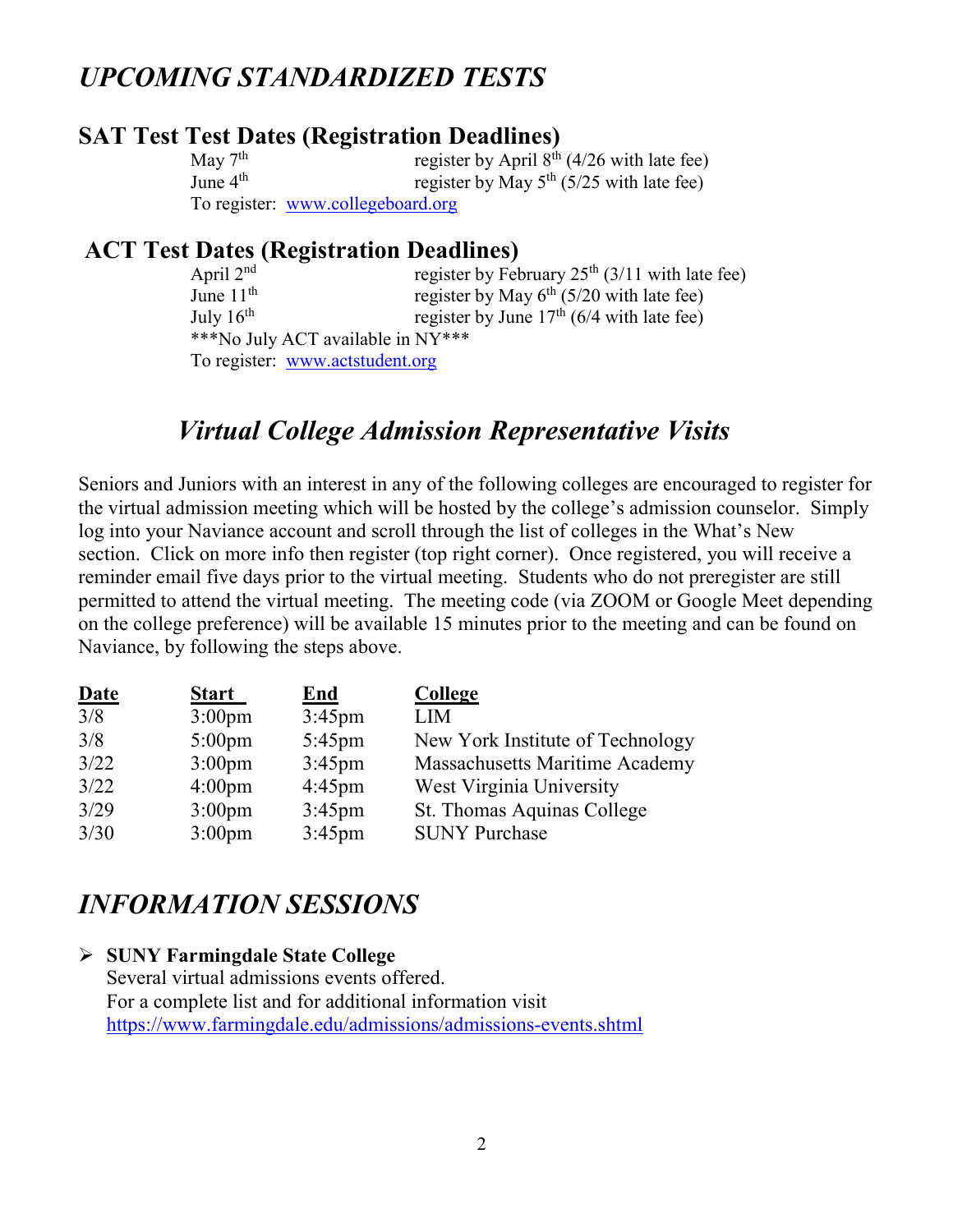### **Sacred Heart University**

Monday through Friday until May 2, 2022 9:30 am 11:30am 2:00pm (with some exceptions) 4:00pm tours will be available Wednesday's as of mid March Weekend tours and information sessions available on select Saturdays and Sundays For additional information visit [www.sacredheart.edu/visitplanner](http://www.sacredheart.edu/visitplanner)

### **University of Chicago**

Virtual and In Person Information Sessions Virtual and In Person Tours For additional information visit<https://collegeadmissions.uchicago.edu/visit>

### **SUNY Plattsburgh**

Representatives visiting Bohemia, East Meadow, East Northport, Garden City and Selden To register visit<https://apply.plattsburgh.edu/portal/long-island-appointments>

### **SUNY Upstate Virtual Info Sessions**

Radiation Therapy, UltraSound, Clinical Laboratory Sciences, Respiratory Therapy, Medical Imaging/Radiology, Virtual RN, Virtual Upstate Native Pre-Admission Workshop, Physical Therapy, 3+3 Doctor of Physical Therapy, Medical School Advisement Session For dates and additional information visit<https://engage.upstate.edu/portal/virtual-events>

### **University of Massachusetts – Boston**

Preview Days – Most Saturdays during the Fall semester and Information Sessions/Campus Tours during the week For additional information visit<https://admissions.umb.edu/freshman-students>

#### **Tulane University at Nassau County Museum of Art** Several programs offered. For additional information visit<https://admission.tulane.edu/virtual-visiting>

### **Roger Williams University – First Flight College Nights – Online**

Workshops geared toward first generation students held monthly at 6:30pm For additional information visit [https://connect.rwu.edu/portal/first\\_in\\_family?pid=8FzCMxIJjgs2V2gF\\_94b2BOsPQevyYezsa](https://connect.rwu.edu/portal/first_in_family?pid=8FzCMxIJjgs2V2gF_94b2BOsPQevyYezsatZy0oYaxrOd7cG3NNvSSzyxA9gXdoYJN6B95EuEVDdnm0mBMSk5Q) [tZy0oYaxrOd7cG3NNvSSzyxA9gXdoYJN6B95EuEVDdnm0mBMSk5Q](https://connect.rwu.edu/portal/first_in_family?pid=8FzCMxIJjgs2V2gF_94b2BOsPQevyYezsatZy0oYaxrOd7cG3NNvSSzyxA9gXdoYJN6B95EuEVDdnm0mBMSk5Q)

 **Smith College Virtual Information Sessions via Zoom** Every 2nd Tuesday of the month 6:00pm – 7:00pm To register visit<https://apply.smith.edu/register/PrecollegeConnection>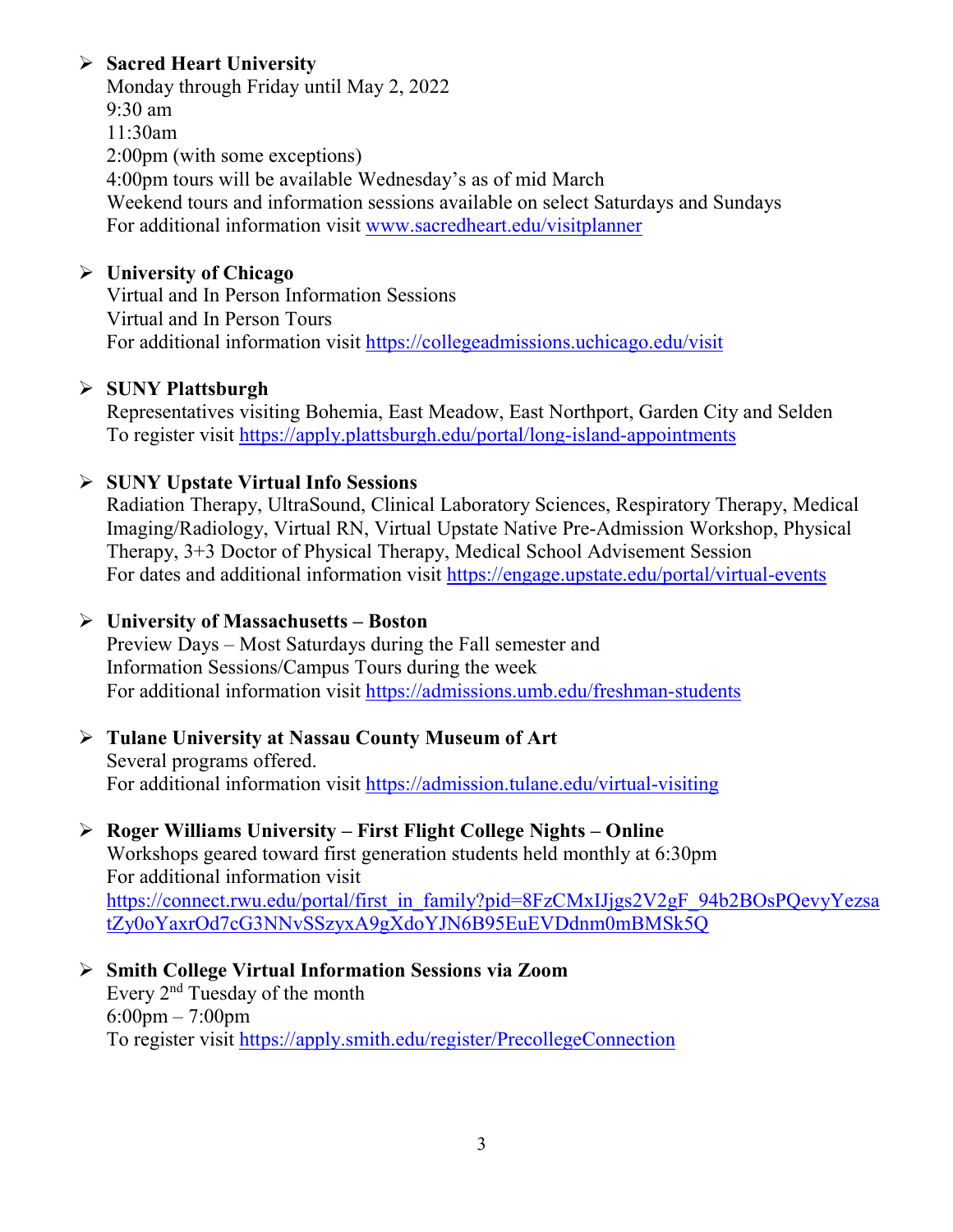### *OPEN HOUSES*

### **The Cooper Union**

Irwin S. Chanin School of Architecture School of Art Albert Nerken School of Engineering Various dates and programs offered. For additional information visit [www.connect.cooper.edu/portal/cooper-events](http://www.connect.cooper.edu/portal/cooper-events)

### **Pennsylvania College of Technology**

March 19 April 3, 22 For additional information visit [www.pct.edu/openhouse](http://www.pct.edu/openhouse)

### **Niagara University**

Many open house dates and various programs available in person and on-line. For a complete listing visit <https://www.niagara.edu/openhouse>

### **SUNY Geneseo – Admissions Day Celebration** Sunday, March 20 2:00pm – 4:00pm Hilton Long Island – Huntington RSVP by  $3/16$  by emailing Suzanne Miller at millersu $@geneseo.edu$

 **SUNY Suffolk County Community College Open House** Sunday, April 3 12:00 noon – 3:00 pm RSVP to [www.sunysuffolk.edu/openhouse](http://www.sunysuffolk.edu/openhouse) 

### *VIRTUAL COLLEGE CAMPUS TOURS*

- $\triangleright$  Many colleges have registered with the following websites to provide students and families with virtual campus tours. Be sure to check them out!
	- o [www.campustours.com](http://www.campustours.com/)
	- o [www.youvisit.com](http://www.youvisit.com/)
	- o [www.ecampustours.com](http://www.ecampustours.com/)

## *COLLEGE FAIRS/SPECIAL PROGRAMS*

### **The Princeton Review SAT and ACT and AP Prep and Tutoring** SAT and ACT Tests are around the corner! Don't miss the opportunity to register for virtual

prep courses through our partnership with The Princeton Review.

\*For complete course schedules, visit [www.princetonreview.com/huntingtonhs](http://www.princetonreview.com/huntingtonhs) or call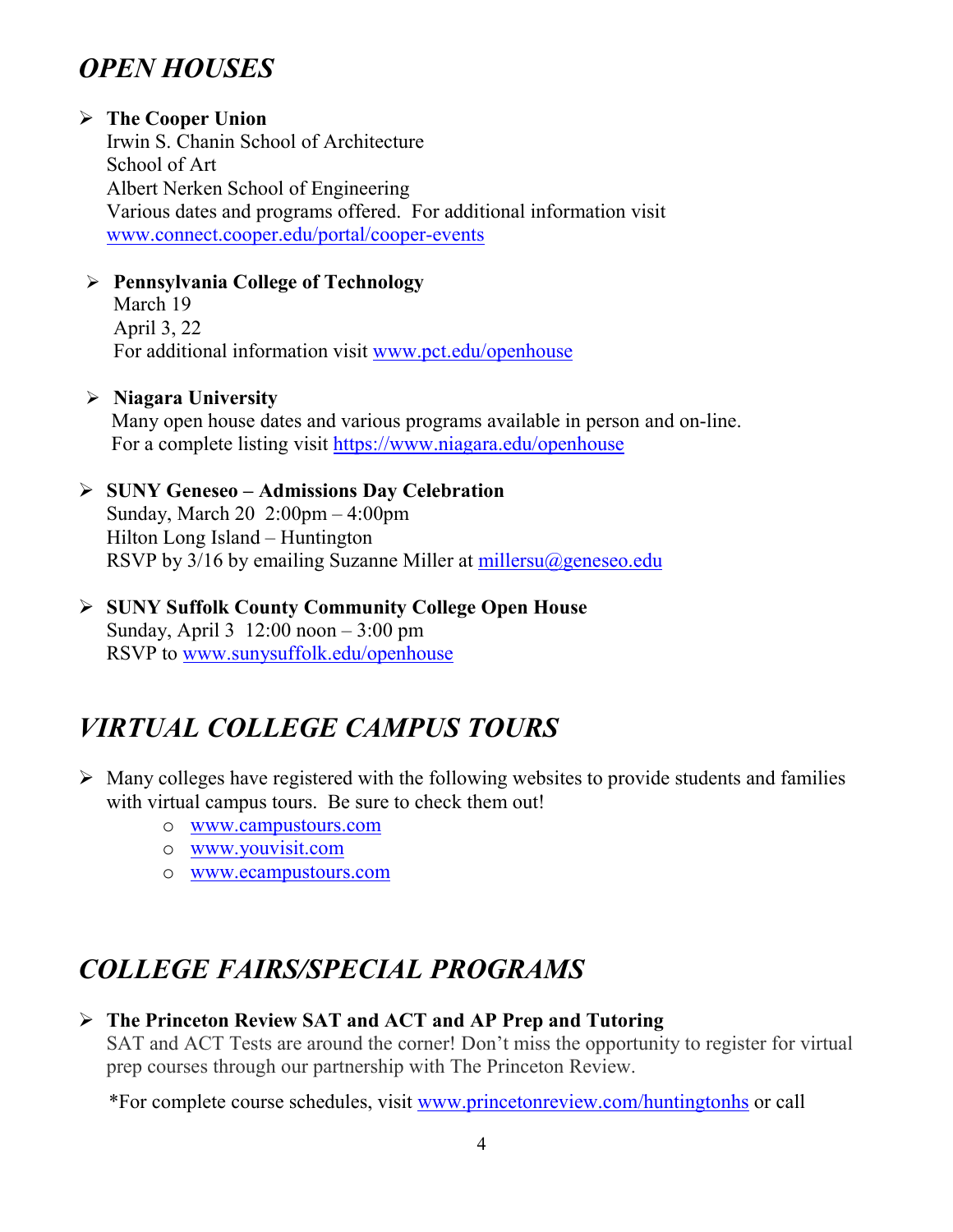(800) 2REVIEW. Huntington High School students receive a 30% discount off ALL Courses, including AP, SAT and ACT courses

### **Method Learning Advantage Classes / ACT and SAT**

Sunday, 2/20 through May 12 Various course times with 18-hour option also For a complete schedule and for additional information visit <https://www.methodlearning.com/class/online/act-sat-prep/advantage-classes/18-hour-classes/>

### **Savannah College of Art and Design**

Virtual workshops:

• View a complete list of upcoming virtual SCAD workshops and online chats: <https://www.scad.edu/admission/admission-events-near-you?tab=2>

### **Western Suffolk Counselors' Association College Fair**

Tuesday, April 26 6:30pm – 8:30pm Radisson Hotel Hauppauge Many colleges and universities partipating For additional information visit<http://www.wsuffolkcounselors.org/spring2022collegefair.html>

### **Which SUNY are you?**

Students and families are invited to join staff from the SUNY Welcome Center in NYC for a group information session. You will have the opportunity to explore The State University of New York -- the campuses, academic programs, application and admissions process, financial assistance, the Excelsior Scholarship and more! Various dates scheduled from April through June.

Register via, [https://engage.suny.edu/portal/which\\_suny](https://engage.suny.edu/portal/which_suny)

### **Which SUNY Are You?**

Students and families are invited to join SUNY for an online group information session. You will have the opportunity to explore The State University of New York -- the campuses, academic programs, application and admissions process, financial assistance, the Excelsior Scholarship and more! During the session, you will be able to submit questions via live chat. Various virtual events held throughout the spring, January through June. Register via, [https://engage.suny.edu/portal/which\\_suny\\_virtual](https://engage.suny.edu/portal/which_suny_virtual)

### *FINANCIAL AID/SCHOLARSHIPS*

### *CSS PROFILE (AVAILABLE 10/1/2021)*

If one of your colleges requires the CSS Profile, you must complete the profile online via [www.cssprofile.collegeboard.org.](http://www.cssprofile.collegeboard.org/) The Profile assists colleges in awarding private scholarships and grants. The Profile can only be accessed online.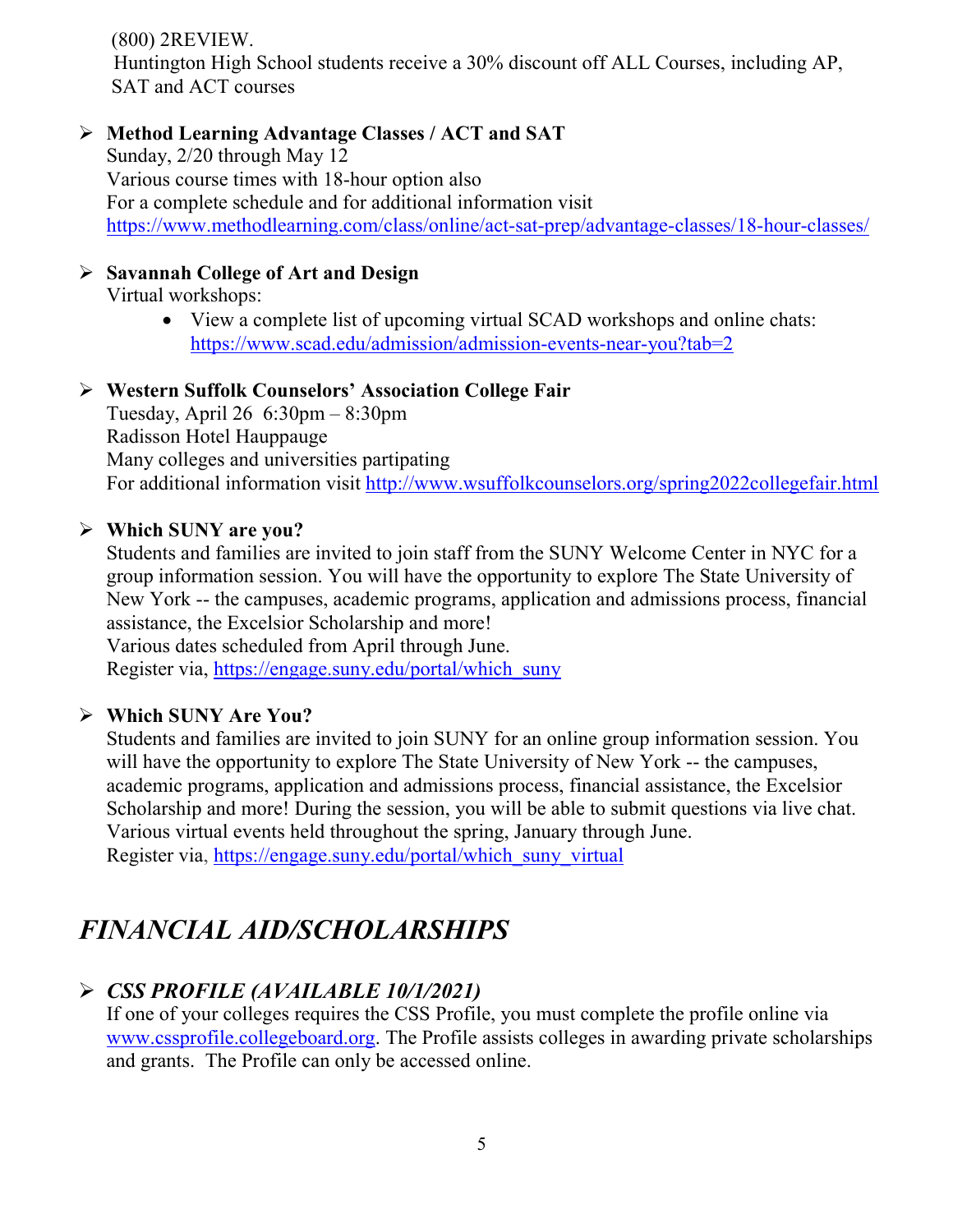### *FAFSA Free Application for Federal Student Aid- (AVAILABLE 10/1/2021)*

- The FAFSA is the form used by all two- and four-year colleges, universities and career schools for the awarding of [federal student aid](http://studentaid.ed.gov/students/publications/student_guide/2010-2011/english/typesofFSA_grants.htm) and most state and college aid. Students should apply as soon as possible online via [www.studentaid.gov.](http://www.studentaid.gov/)
- Sign up for your **Federal Student Aid ID # NOW! Both Students and Parents need to have an FSA ID**. Visit [www.studentaid.gov/fsa-id/sign-in/landing](http://www.studentaid.gov/fsa-id/sign-in/landing) to do so.

### **New York State HESC Workshops "What Juniors Need To Know About Preparing For College And Applying For Financial Aid"**

Join us to learn key financial aid information for Junior's and what they need to know for next fall; including information about federal, state, institutional, and private scholarships. You will also learn how to apply for aid, deadlines and more.

 $3/8 - 6$ pm-7pm

- $3/15 6$ pm-7pm
- 3/17 7pm-8pm (Spanish Version)
- $3/22 6$ pm-7pm
- 3/24 7pm-8pm (Spanish Version)
- $3/29 6$ pm-7pm

For Additional Information visit [https://startheregetthere.ny.gov/what-juniors-need-know](https://startheregetthere.ny.gov/what-juniors-need-know-about-preparing-college-and-applying-financial-aid)[about-preparing-college-and-applying-financial-aid](https://startheregetthere.ny.gov/what-juniors-need-know-about-preparing-college-and-applying-financial-aid)

### **New York State HESC Drop-In Wednesdays for FAFSA and TAP Application Completion**

Get one-on-one assistance from HESC financial Aid professionals who can answer your questions or help you complete your FAFSA and TAP Applications. Gather your needed documents and drop in for help. No pre-registration required. March 9, 16, 23, 30 3:00pm – 6:00pm

For additional information visit<https://startheregetthere.ny.gov/dropin>

### **SUNY Financial Aid Information Sessions**

Prospective students and families are invited to join SUNY for an online workshop which will provide detailed information about the financial aid application and award process. Financial aid counselors will review the cost of attendance and explore the types of financial aid available, including the Excelsior Scholarship. During the session, you will be able to send your questions via live chat.

Various workshops will be held throughout the spring, January through May Register via, https://engage.suny.edu/portal/financial aid sessions virtual

### **SUNY EOP Completion Workshop**

Virtual workshops:

• Tuesday, March  $22<sup>nd</sup>$ , 6pm <https://engage.suny.edu/register/?id=251f06b6-17be-4f22-8ea0-b4b59f1c0e25>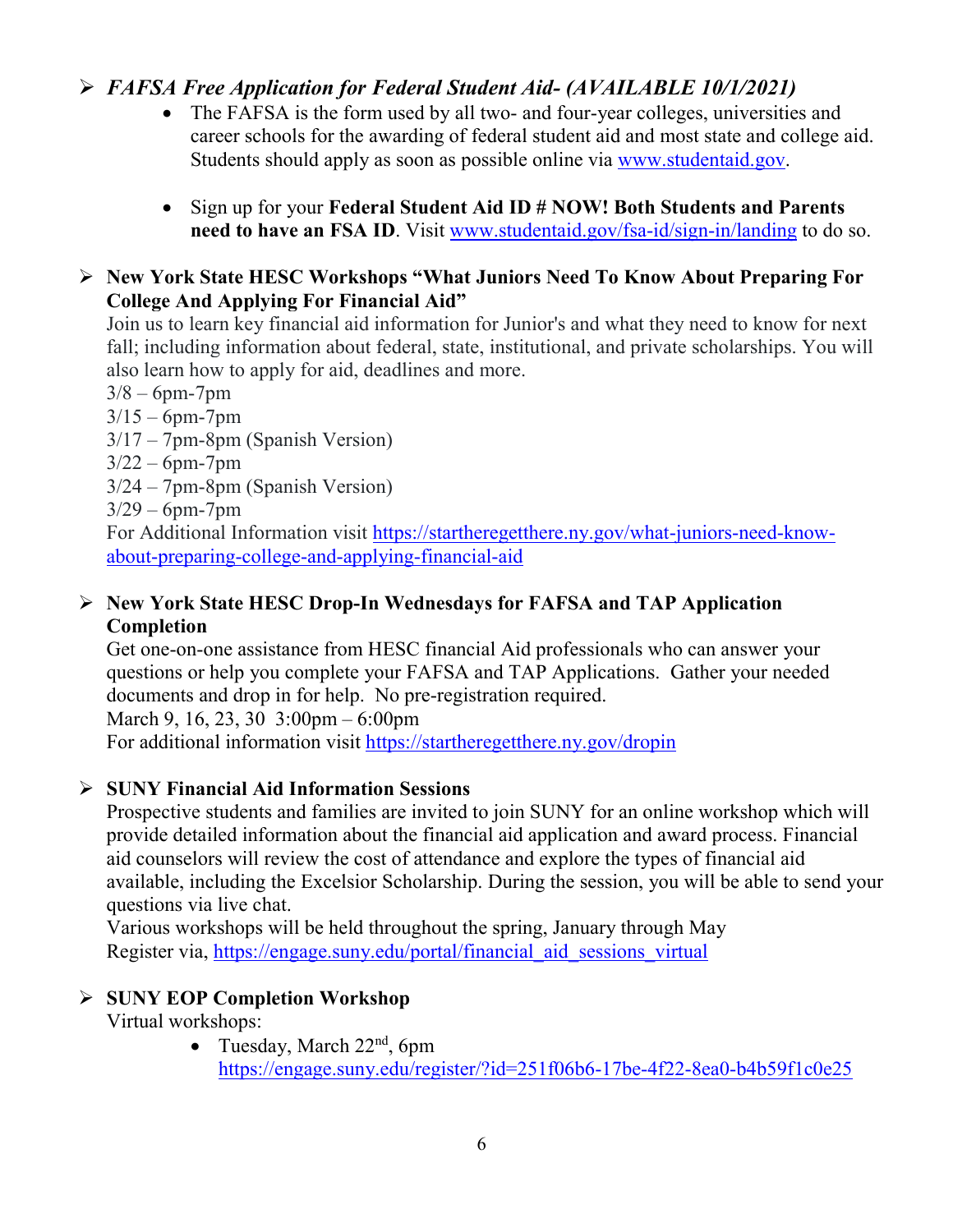#### **Scholarships.com**

Register today at [www.scholarships.com](http://www.scholarships.com/) to receive **FREE** scholarship information

### **Fastweb.com**

Register today at [www.fastweb.com](http://www.fastweb.com/) to receive **FREE** scholarship information.

### **My College Dollars**

Register today at [www.mycollegedollars.com](http://www.mycollegedollars.com/) to receive **FREE** scholarship information.

### **Scholarships**

 Visit the websites below for scholarship opportunities: [www.connections101.com](http://www.connections101.com/) [www.scholarships4students.com](http://www.scholarships4students.com/) [www.fastweb.com](http://www.fastweb.com/) [www.scholarshipexperts.com](http://www.scholarshipexperts.com/) [www.scholarships.com](http://www.scholarships.com/) [www.finaid.org](http://www.finaid.org/)

### **NYS Regents Awards for Children of Deceased and Disabled Veterans**

Provides \$450 per year to students whose parent(s) served in the U.S. Armed Forces during specified periods of war or national emergency and, as a result of service, either died, suffered a 40% or more disability, was classified as missing in action, or was a prisoner of war. The veteran must currently be a New York State resident or have been a New York State resident at the time of death or classification as missing in action. For additional information visit <https://www.hesc.ny.gov/pay-for-college/military-corner.html>

### **NYS Military Enhanced Recognition Incentive and Tribute (MERIT)**

The Military Enhanced Recognition Incentive and Tribute (MERIT) Scholarship provides financial aid to children, spouses and financial dependents of members of the United States Armed Forces or state organized militia who, at any time on or after August 2, 1990, while New York State residents, died or became severely and permanently disabled while performing their military duties, whether in combat or not. For additional information visit <https://www.hesc.ny.gov/pay-for-college/military-corner.html>

### **NYS STEM Incentive Program**

Provides full SUNY or CUNY tuition scholarship for top 10 percent of NYS high school students if pursuing STEM degree and work in a STEM field in NYS for 5 years. For additional information visit [www.hesc.ny.gov](http://www.hesc.ny.gov/)

### **NYS Math & Science Teaching Incentive Scholarship**

Offered for students to pursue careers in secondary math and science teachers. For more information visit [www.hesc.ny.gov](http://www.hesc.ny.gov/)

 **NYS Teacher Education Assistance for College and Higher Education (TEACH) Grant** Grants up to \$4,000.00 per year to students in exchange for service at public or private elementary or secondary schools that serve students from low-income families. For more information visit [www.hesc.ny.gov](http://www.hesc.ny.gov/)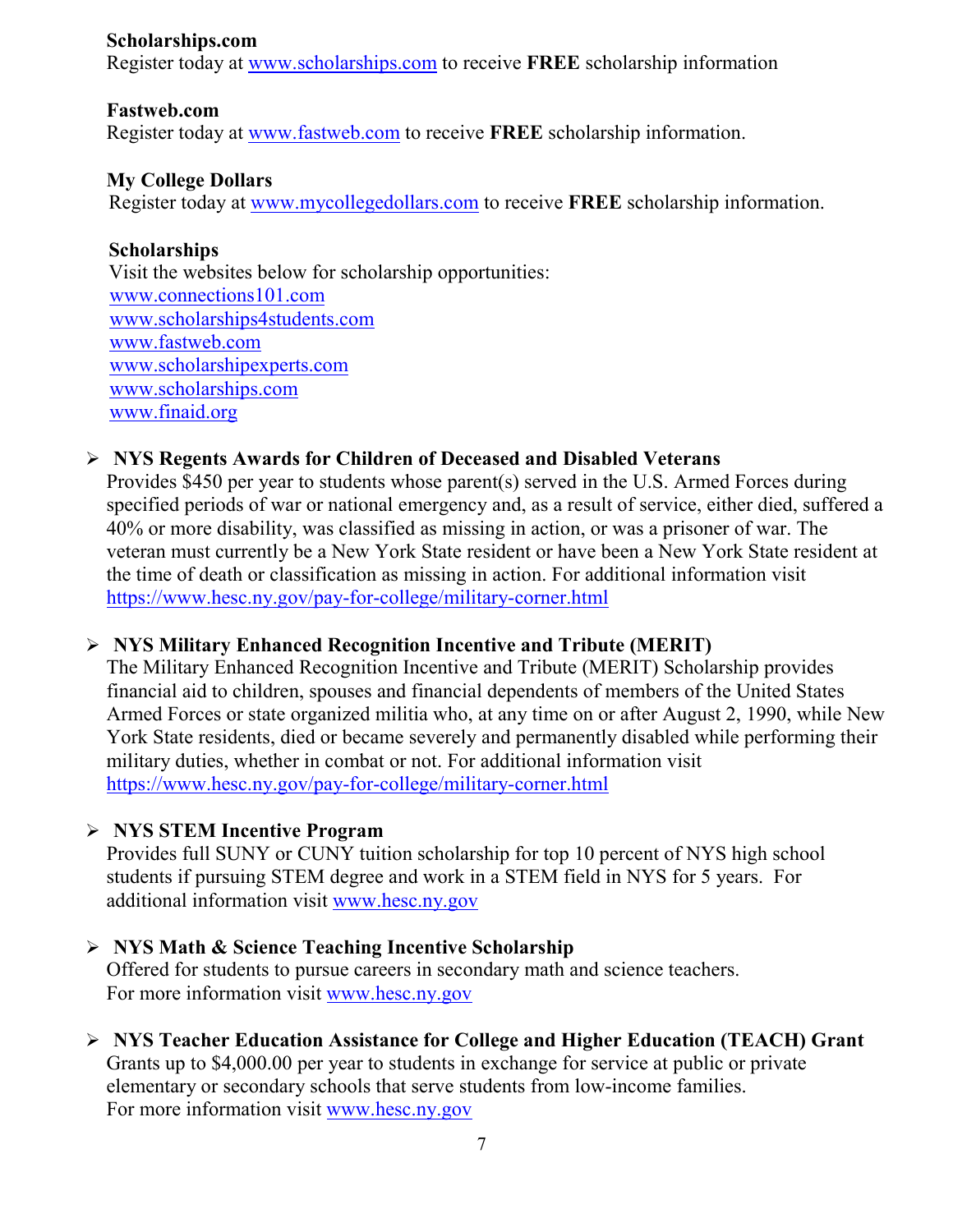### **NYS Tuition Assistance Program (TAP)**

Helps eligible NY residents pay tuition at approved schools in NYS. Annual TAP awards can be up to \$5,665.00. Because TAP is a grant – it does not have to be paid back. For additional information visit [www.hesc.ny.gov/tap](http://www.hesc.ny.gov/tap)

### **NYS Excelsior Scholarship**

The program covers tuition for eligible SUNY and CUNY students whose families who earn \$125,000. For additional information visit [www.hesc.ny.gov/](http://www.hesc.ny.gov/)excelsior

### **NYS Dream Act**

The Senator Jose Peralta NYS DREAM Act (DREAM Act) allows undocumented and other eligible students to apply for New York State financial aid. Students who meet the NYS DREAM Act's eligibility requirements for high school attendance, high school completion, instate SUNY or CUNY tuition, and citizenship or immigration status will be able to apply for one or more NYS student financial aid programs. For additional information visit [www.hesc.ny.gov/dream](http://www.hesc.ny.gov/dream)

### **NYS Enhanced Tuition Award**

This program enables NY students attending private not-for-profit colleges in NY to receive financial assistance to complete their college degree. The program provides a maximum award of \$6,000, requires participating private colleges to provide a match and freeze student tuition for the duration of the award – maximizing the financial benefit to the student. For additional information visit [www.hesc.ny.gov](http://www.hesc.ny.gov/)

### **Scholarship Opportunities for African American Students**

 For Additional information visit [www.scholarshiplibrary.com/index\\_php?title=Category:African\\_American&pageuntil=CSF-](http://www.scholarshiplibrary.com/index_php?title=Category:African_American&pageuntil=CSF-%20%20%20McCall+Educational+Foundation#mw-pages)[McCall+Educational+Foundation#mw-pages](http://www.scholarshiplibrary.com/index_php?title=Category:African_American&pageuntil=CSF-%20%20%20McCall+Educational+Foundation#mw-pages)

### **College Board Scholarship Opportunities**

Various scholarship opportunities available. For additional information visit [https://opportunity.collegeboard.org/home?SFMC\\_cid=EM383801&rid=47436562](https://opportunity.collegeboard.org/home?SFMC_cid=EM383801&rid=47436562)

### **Rea Jacobs Scholarship for Dance 2022**

### **Application Due Date – May 2, 2022**

**The Rea Jacobs Scholarship for Dance** is a competitive scholarship for Nassau and Suffolk High School Graduating Seniors who are pursuing a four year college degree with a major or minor in Dance. The scholarship is funded by the Long Island Dance Consortium and the Jacobs Family. One award of \$1000 will be given in 2022.

\*The winner will be invited to perform with member companies of the Long Island Dance Consortium in "Celebration of Dance" at the Summer Arts Festival in Heckscher Park in 2022. Download details on the scholarship and the endorsement form and to apply visit <https://form.jotform.com/213263812584153>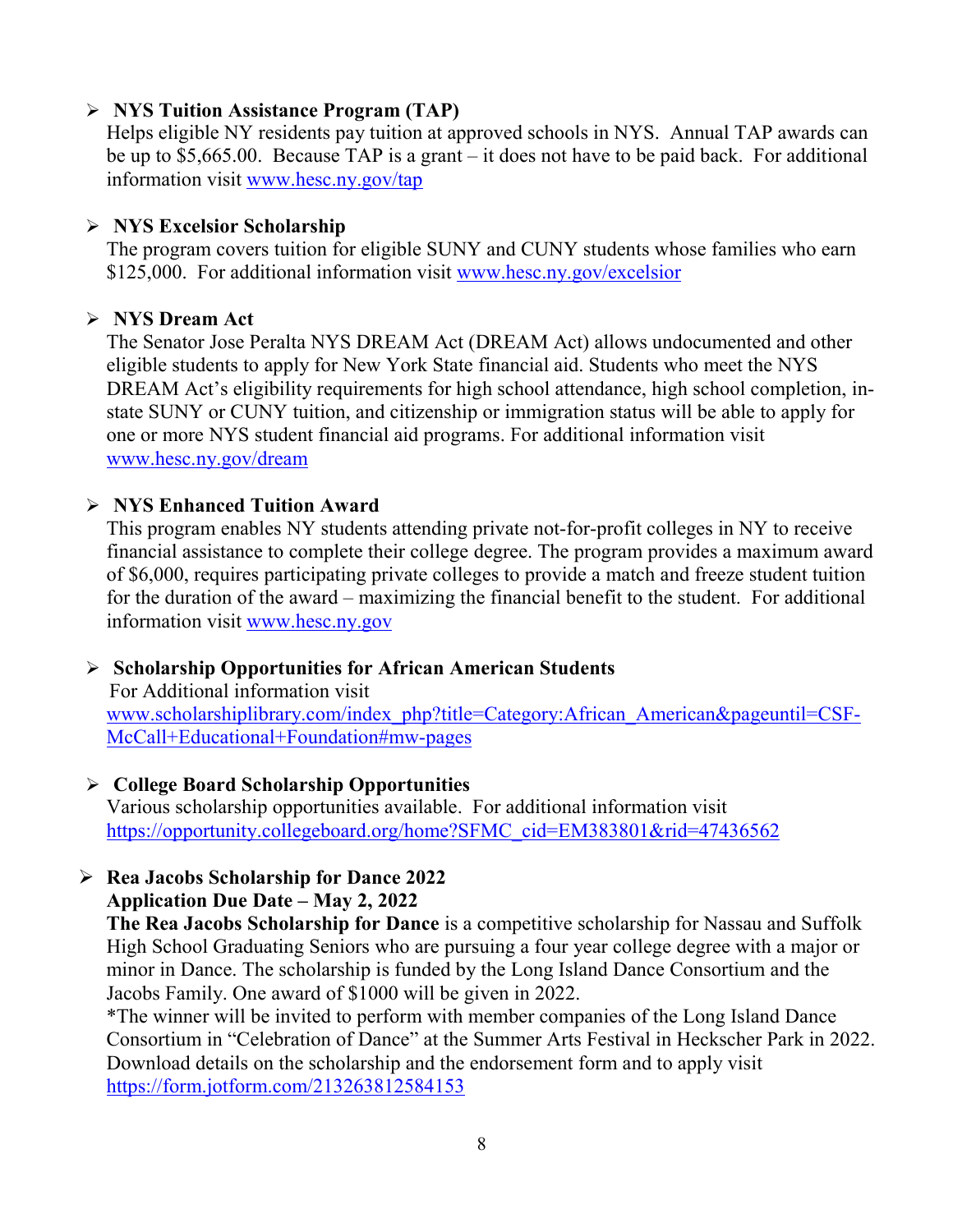### **Sandi Bloomberg Scholarship for Dance 2022 Application Due Date – May 2, 2022**

**The Sandi Bloomberg Scholarship for Dance** is a competitive scholarship for Suffolk & Nassau High School Graduating Seniors who are considering furthering their education in dance, but not necessarily in an accredited program. One award of \$1,000 will be given in 2022. This scholarship is funded by Sandi Bloomberg.

\*The winner will be invited to perform with member companies of the Long Island Dance Consortium in "Celebration of Dance" at the Summer Arts Festival in Heckscher Park in 2022. Download details on the scholarship and the endorsement form and to apply visit <https://form.jotform.com/213263919041149>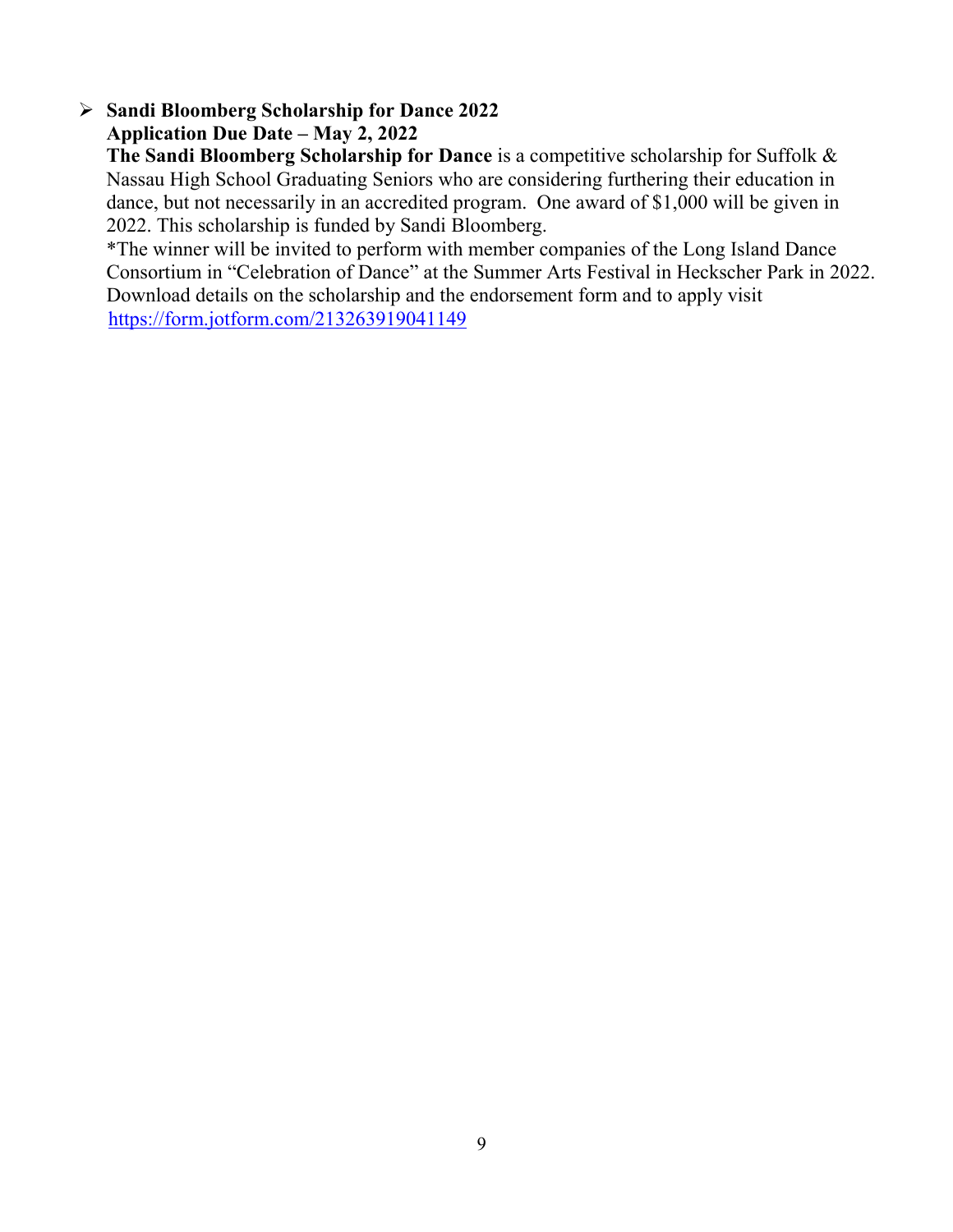### *SUMMER PROGRAMS*

### **Mercy College Business Honors Program**

Three One-Week Sessions To Choose From June  $26 -$  July 2 July  $10 -$ July  $16$ July 24 – July 30

Rising Seniors can experience college first-hand during this week-long, action packed summer program. Learn about leadership and business careers from an Executive faculty who have worked at top global companies.

For additional information visit [www.mercy.edu/business/leadership/academy](http://www.mercy.edu/business/leadership/academy)

### **Landmark College**

On-line or On-Campus Programs Offered For additional information visit [www.landmark.edu/summer](http://www.landmark.edu/summer)

### **Boston University**

Five pre-college programs – providing rigorous and collaborative college life experiences that will enable students to gain a strong sense of their personal and academic potential. \*High School Honors – (6-week program) \*RISE Internship/Practicum – (6-week program) \*Academic Immersion (AIM) – (3-week program) \*Summer Challenge – (2-week program) \*Summer Preview – (1-week program) For additional information visit [www.bu.edu/summer/highschool](http://www.bu.edu/summer/highschool)

### **Boston University's COM Summer Journalism Academy**

Two week sessions June 20, July 4 and July 18 For additional information visit [https://combeyond.bu.edu/workshop/summer-journalism](https://combeyond.bu.edu/workshop/summer-journalism-academy-bu/?j=206812&sfmc_sub=6082702&l=205_HTML&u=6330697&mid=514005790&jb=17008)[academy](https://combeyond.bu.edu/workshop/summer-journalism-academy-bu/?j=206812&sfmc_sub=6082702&l=205_HTML&u=6330697&mid=514005790&jb=17008)[bu/?j=206812&sfmc\\_sub=6082702&l=205\\_HTML&u=6330697&mid=514005790&jb=17008](https://combeyond.bu.edu/workshop/summer-journalism-academy-bu/?j=206812&sfmc_sub=6082702&l=205_HTML&u=6330697&mid=514005790&jb=17008)

### **Boston University College of Communication**

July  $5 -$  July 29 Develop cinematic and journalistic storytelling skills, producing films and videos, visual effects, webcasts and more. For additional information visit [www.bu.edu/amp](http://www.bu.edu/amp) Application deadline is March 31

### **University of Chicago**

Immersion, Pre-College Summer Language Institute, Summer College, UChicago Summer Online, One-Week Enrichment, Research in the Biological Sciences (RIBS), Stones and Bones For additional information visit [www.summer.uchicago.edu](http://www.summer.uchicago.edu/)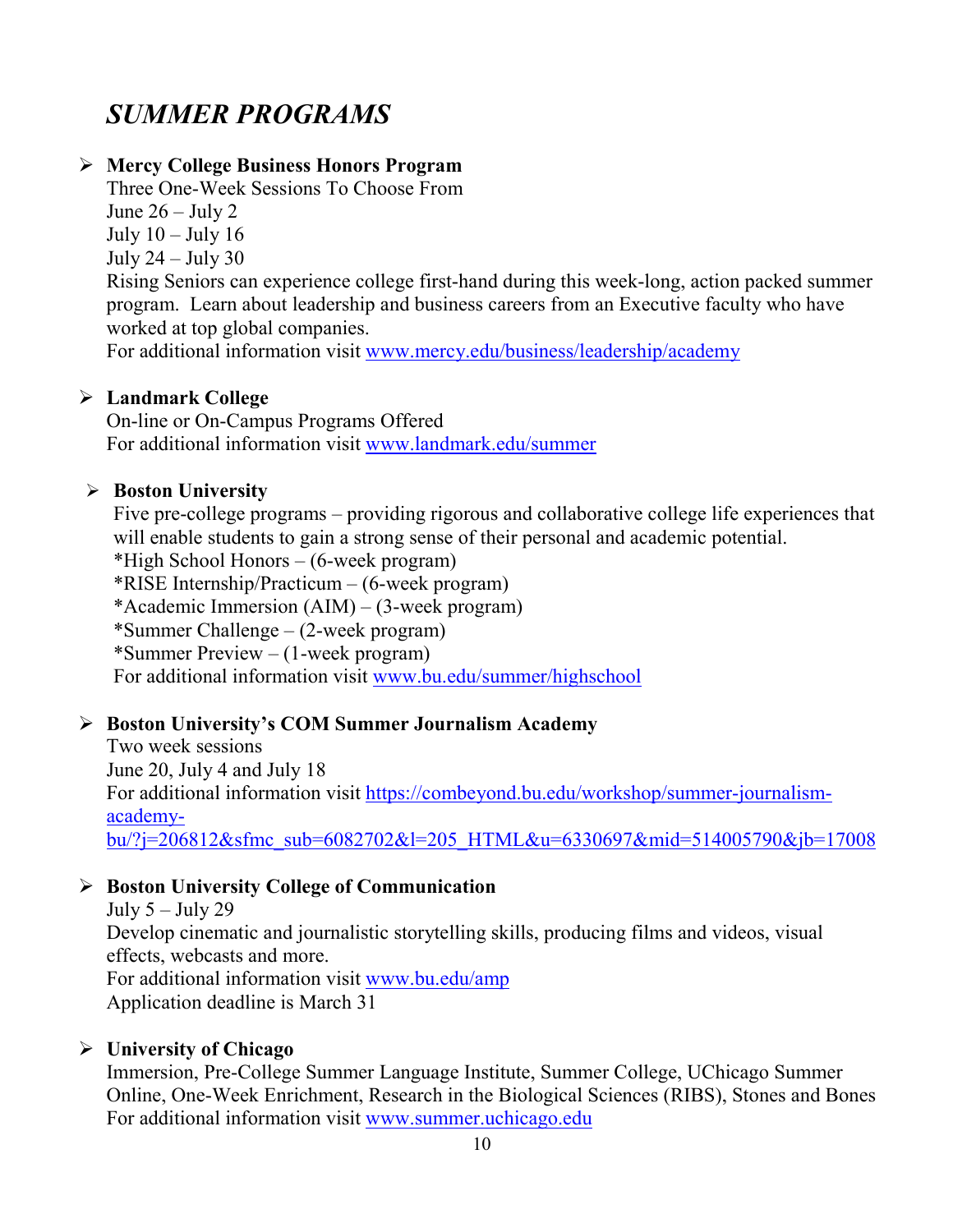### **Summer At USC**

High school students have the unique opportunity to preview freshman year and experience college life while living on the campus and earning college credit. Courses offered are: Architecture, Business, Engineering & Information Technology, Global Studies, Journalism, Pre-Health & Science, Pre-Law, Performing Arts – Summer Theater Conservatory and Writing & Critical Thinking

Program dates: June 19 – July 16

Visit [www.summer.usc.edu](http://www.summer.usc.edu/) and complete the online application. Applications are reviewed on a rolling basis, space is limited.

Application deadline for domestic students: May 6, 2022

### **Cornell University Summer Program**

Earn 3 to 8 credits and a Cornell transcript Immerse yourself in rigorous university courses taught by top Cornell faculty Prep for college applications with one-on-one admissions counseling Connect with a diverse group of high school students from around the world Choose from regular undergraduate Cornell courses in Arts & Architecture, Business & Hospitality, Engineering, Health & Humanities, International Relations, Science & Technology, Social Change, Veterinary Medicine and more. You can also combine on-campus and/or online courses to create your own six or nine week program Courses are offered between May 31 and August 2. For additional information visit<https://sce.cornell.edu/precollege>

### **Fordham University – Exploring Entrepreneurship Summer Program**

June 27 – July 1 10:00am – 4:00pm For rising high school juniors and seniors Work with peers to create a business via experiential learning Visit a startup incubator in NYC Learn in a college environment Get hands-on, personalized attention Discover if entrepreneurship is right for you. For additional information visit [www.Fordham.edu/exploringentrepreneurship](http://www.fordham.edu/exploringentrepreneurship)

### **Duke Pre-College Summer 2022**

For academically motivated students in grades 6-11. Courses offered are in engineering, humanities, mathematics, science, social sciences and technology. Different program dates available.

To learn more and to apply visit<https://learnmore.duke.edu/precollege/all-programs>

### **UMass Amherst Summer Program**

Experience life on a college campus Both online and in-person programs are available. For additional information visit<https://www.umass.edu/uww/programs/pre-college/apply-now> or call (413) 577-2112.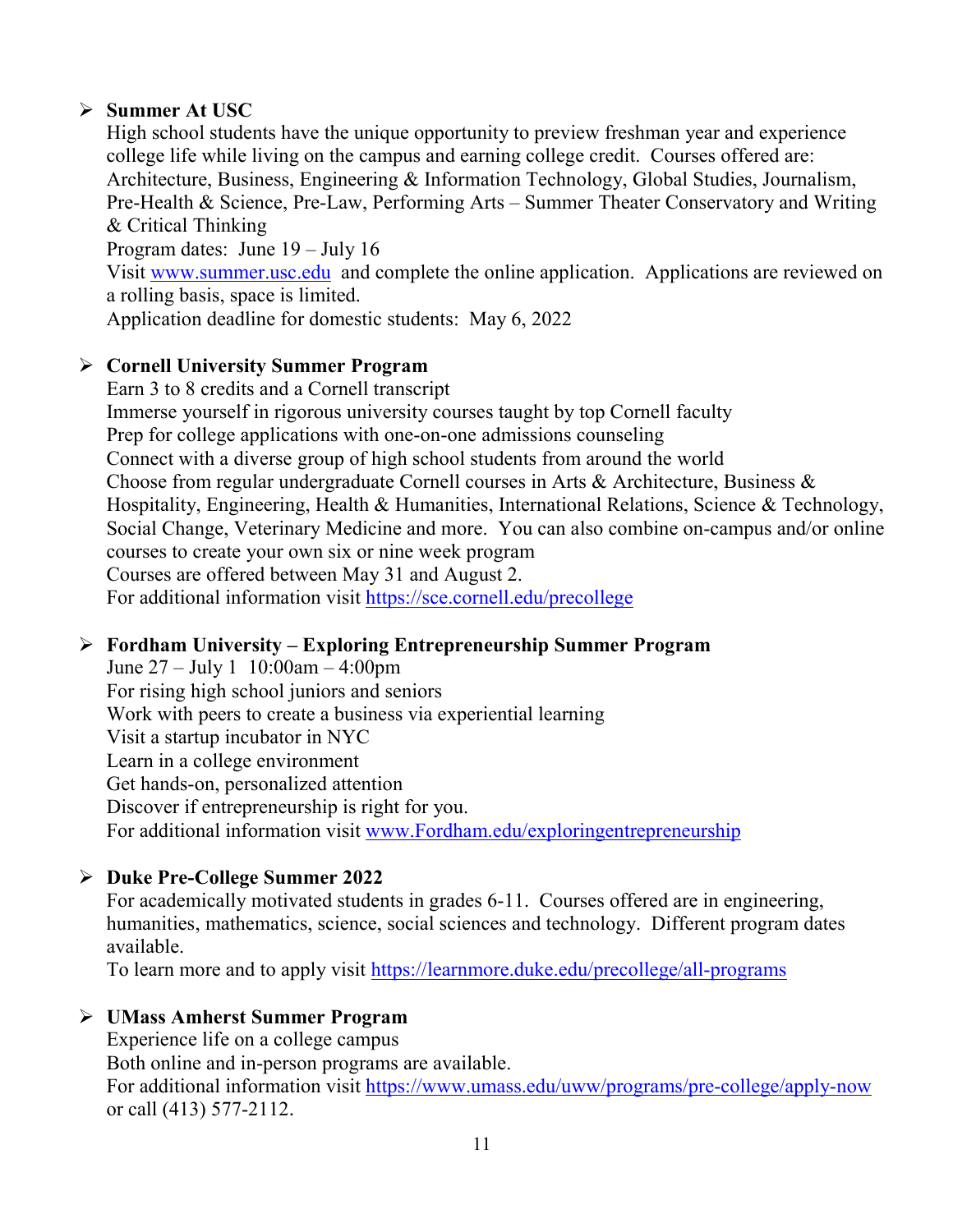### **NYU Precollege**

For high school students. To learn more visit [www.nyu.edu/precollege](http://www.nyu.edu/precollege)

### **University of Delaware – EDGE**

Take summer courses taught by UD faculty Earn up to seven transferrable college credits Live in a residence hall on UD's beautiful campus Prepare for the college application process July  $10-30$ Learn more and apply at [www.udel.edu/edge](http://www.udel.edu/edge)

#### **Northeastern University Accelerate Pre-College Programs**

Boston Campus Programs Regional Campus Programs Virtual Programs For additional information visit<https://precollegeprograms.northeastern.edu/>

#### **United States Military Academy West Point – Summer Leader Experience**

Courses offered are Science, Mathematics, Engineering, Social Siences, Modern Languages, Psychology and Athletics For additional information and to apply visit [https://www.westpoint.edu/admissions/summer](https://www.westpoint.edu/admissions/summer-program)[program](https://www.westpoint.edu/admissions/summer-program)

### **University of Wisconsin – Madison – Badger Precollege**

Accelerated Learning Program (ALP) Badger Precollege Online Badger Summer Scholars College Ready Badger Precollege Imaging Self Courses offered this summer will be Forensic Science, Music, Art & Technology, Human Language and Identity, Satellite Science & Programming for Meteorology. To learn more visit [https://precollege.wisc.edu/?utm\\_source=admissions&utm\\_medium=email&utm\\_campaign=pr](https://precollege.wisc.edu/?utm_source=admissions&utm_medium=email&utm_campaign=precollege22&utm_content=admissions-registration-counselor-email-21718&elqTrackId=9cbfaaa948bf4abbbdc87f3c6f21ada3&elq=0ee962ab4ac9480fad809bd8259b8c24&elqaid=23371&elqat=1&elqCampaignId=14684) [ecollege22&utm\\_content=admissions-registration-counselor-email-](https://precollege.wisc.edu/?utm_source=admissions&utm_medium=email&utm_campaign=precollege22&utm_content=admissions-registration-counselor-email-21718&elqTrackId=9cbfaaa948bf4abbbdc87f3c6f21ada3&elq=0ee962ab4ac9480fad809bd8259b8c24&elqaid=23371&elqat=1&elqCampaignId=14684)[21718&elqTrackId=9cbfaaa948bf4abbbdc87f3c6f21ada3&elq=0ee962ab4ac9480fad809bd825](https://precollege.wisc.edu/?utm_source=admissions&utm_medium=email&utm_campaign=precollege22&utm_content=admissions-registration-counselor-email-21718&elqTrackId=9cbfaaa948bf4abbbdc87f3c6f21ada3&elq=0ee962ab4ac9480fad809bd8259b8c24&elqaid=23371&elqat=1&elqCampaignId=14684) [9b8c24&elqaid=23371&elqat=1&elqCampaignId=14684](https://precollege.wisc.edu/?utm_source=admissions&utm_medium=email&utm_campaign=precollege22&utm_content=admissions-registration-counselor-email-21718&elqTrackId=9cbfaaa948bf4abbbdc87f3c6f21ada3&elq=0ee962ab4ac9480fad809bd8259b8c24&elqaid=23371&elqat=1&elqCampaignId=14684)

 **AMDA College of the Performing Arts - Los Angeles The American Musical and Dramatic Academy - New York City** Summer Conservatory Session Dates: Session 1: July  $3 -$  July 16 (NYC & LA)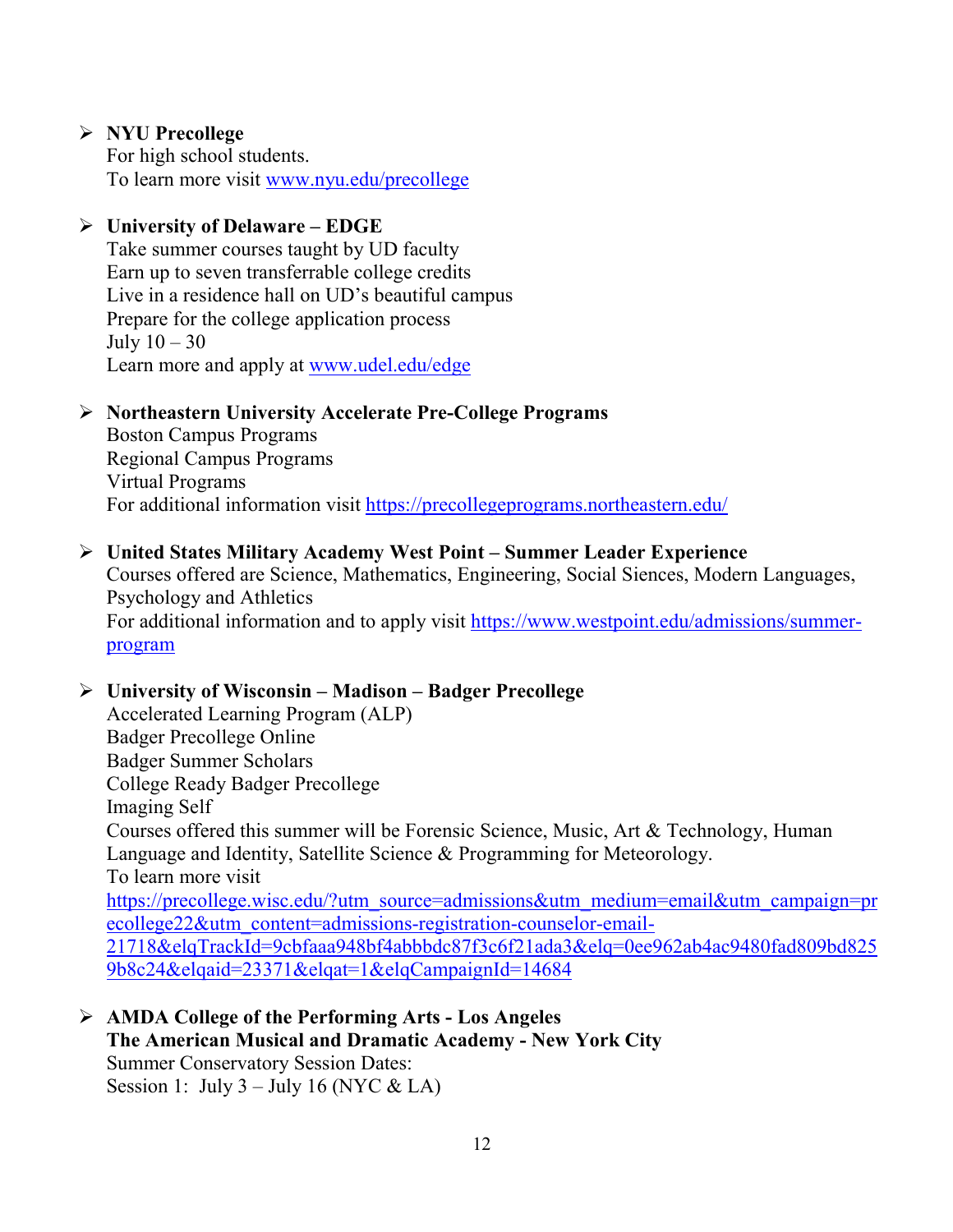Session 2: July  $17 -$  July 30 (NYC & LA) Session 3: July 31 – August 13 (NYC & LA) For additional information visit [www.amda.edu](http://www.amda.edu/) or call 800-367-7908

### **Bucknell Academy Summer Experience (BASE)**

June  $26 -$  July 1 Application deadline is April 16 Learn about current world issues, develop creative problem solving skills, collaborate with faculty and peers, experience liberal arts education, explore Bucknell's campus For additional information visit [www.bucknell.edu/admissions](http://www.bucknell.edu/admissions)

### **Penn Engineering Summer Academy at – University of Pennsylvania**

Program for rising  $10<sup>th</sup> - 12<sup>th</sup>$  graders to earn college credits in one of six programs: Biotechnology, Computer Graphics, Computer Science, Complex Networks, Nanotechnology, Robotics

For additional information visit [www.esap.seas.upenn.edu](http://www.esap.seas.upenn.edu/) for full program details Application deadline April 1

### **Georgetown University – Hoya Summer**

Live on Georgetown's historic hilltop campus, learn from renowned faculty across a variety of subjects and disciplines, collaborate with high-achieving students from all over the world, pursue subjects not typically available in high schools like medicine, law, data science, and entrepreneurship, earn either a Certificate of Completion or college credits and a transcript from Georgetown University.

For additional information visit [https://summer.georgetown.edu/all](https://summer.georgetown.edu/all-programs?mkt_tok=MjYxLURGRC05OTMAAAGC0F47ojSUmERFCT_Cgjt_V4u8nfage9SFrTcaLU5VMGx_jo-nr3qUNPA2mHJ9suLikTEai2U-ROxi550d_bXd-cFVLHznBHvFfqWKJ36edepLVg)[programs?mkt\\_tok=MjYxLURGRC05OTMAAAGC0F47ojSUmERFCT\\_Cgjt\\_V4u8nfage9SFr](https://summer.georgetown.edu/all-programs?mkt_tok=MjYxLURGRC05OTMAAAGC0F47ojSUmERFCT_Cgjt_V4u8nfage9SFrTcaLU5VMGx_jo-nr3qUNPA2mHJ9suLikTEai2U-ROxi550d_bXd-cFVLHznBHvFfqWKJ36edepLVg) [TcaLU5VMGx\\_jo-nr3qUNPA2mHJ9suLikTEai2U-ROxi550d\\_bXd](https://summer.georgetown.edu/all-programs?mkt_tok=MjYxLURGRC05OTMAAAGC0F47ojSUmERFCT_Cgjt_V4u8nfage9SFrTcaLU5VMGx_jo-nr3qUNPA2mHJ9suLikTEai2U-ROxi550d_bXd-cFVLHznBHvFfqWKJ36edepLVg)[cFVLHznBHvFfqWKJ36edepLVg](https://summer.georgetown.edu/all-programs?mkt_tok=MjYxLURGRC05OTMAAAGC0F47ojSUmERFCT_Cgjt_V4u8nfage9SFrTcaLU5VMGx_jo-nr3qUNPA2mHJ9suLikTEai2U-ROxi550d_bXd-cFVLHznBHvFfqWKJ36edepLVg)

### **Columbia University – SHAPE and ENG Summer Programs**

SHAPE: 3-week sessions which offer college level courses in engineering which are complemented by electives and workshops.

Session 1: July 5 – July 22

Session 2: July 26 – August 12

For additional information visit<https://outreach.engineering.columbia.edu/shape/courses> Priority deadline for applications are due March 11

ENG: 6-week full time summer research program for academically competitive rising high school seniors. High school researchers will be matched with research mentors and supervised by Columbia faculty members and graduate students. Program components will include research, mentorship, college preparation, as well as academic and professional development workshops.

July 5 – August 12

For additional information visit<https://outreach.engineering.columbia.edu/eng> Applications are due March 21

### **SCAD Pre-College Programs**

Various programs and locations available.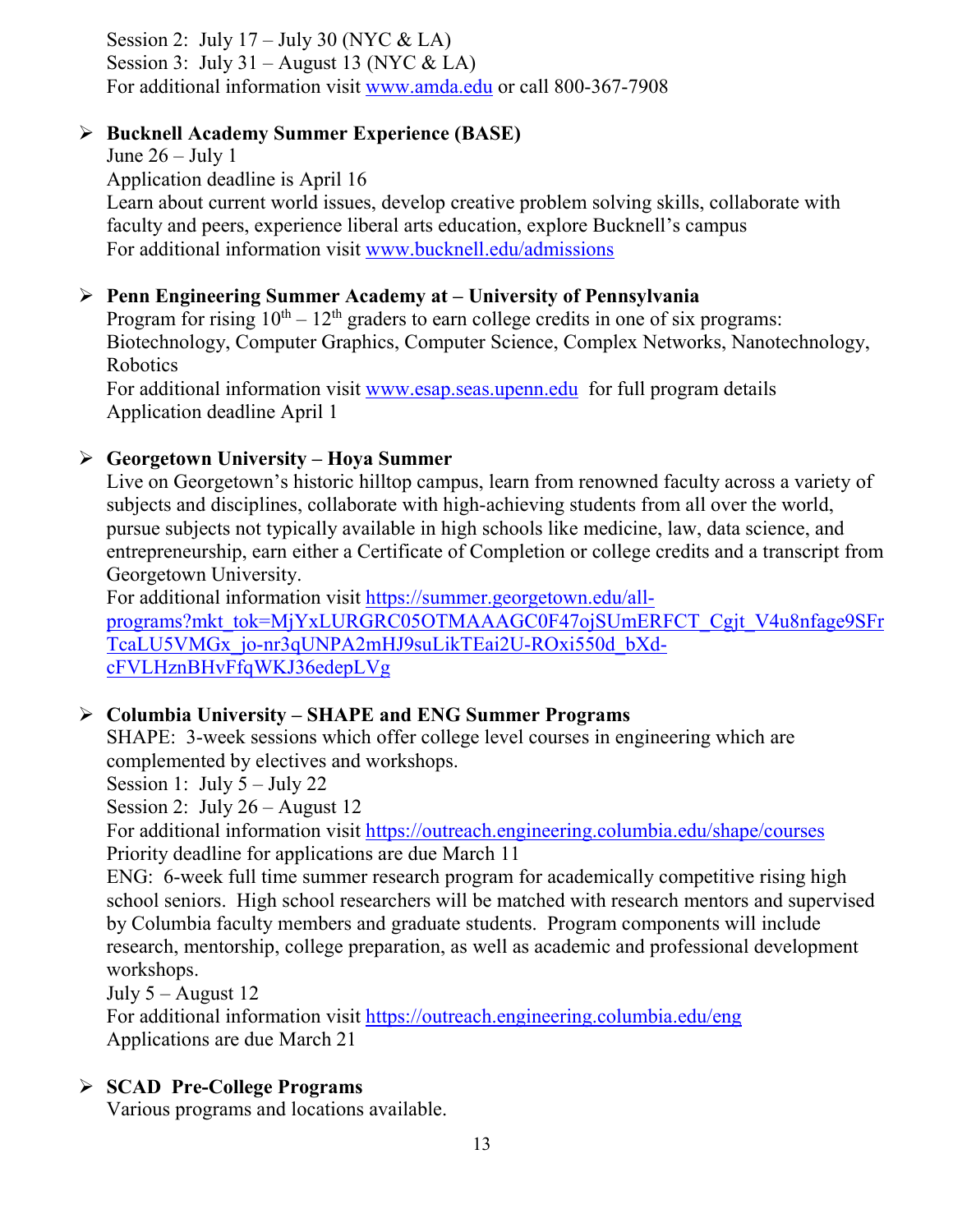### **Worcester Polytechnic Institute – LAUNCH Pre College Experience**

This program is designed for rising  $9<sup>th</sup>$  and  $10<sup>th</sup>$  grades. This in-person program provides students the opportunity to build in-demand skills, engage with like-minded students and dive into a STEM discipline of their choosing at WPI's state-of-the-art campus

Two in-person programs

June 26 – July 1 (Residential)

August  $8 - 12$  (Day)

Program Offerings: Aerospace Engineering, Biology, Chemistry & Biochemistry,

Cybersecurity, Electrical & Computer Engineering, Interactive Media & Game Development, Manufacturing Engineering, Neuroscience, Physics, Robotics Engineering, STEM Exploration and more.

For additional information visit

[https://campscui.active.com/orgs/WorcesterPolytechnicInstitute0?orglink=camps-](https://campscui.active.com/orgs/WorcesterPolytechnicInstitute0?orglink=camps-registration&utm_source=marketing_cloud_email&utm_medium=February_28_2022&utm_campaign=UES_3060663&utm_mc_suscriber_id=19763436#/selectSessions/3096133)

[registration&utm\\_source=marketing\\_cloud\\_email&utm\\_medium=February\\_28\\_2022&utm\\_ca](https://campscui.active.com/orgs/WorcesterPolytechnicInstitute0?orglink=camps-registration&utm_source=marketing_cloud_email&utm_medium=February_28_2022&utm_campaign=UES_3060663&utm_mc_suscriber_id=19763436#/selectSessions/3096133) [mpaign=UES\\_3060663&utm\\_mc\\_suscriber\\_id=19763436#/selectSessions/3096133](https://campscui.active.com/orgs/WorcesterPolytechnicInstitute0?orglink=camps-registration&utm_source=marketing_cloud_email&utm_medium=February_28_2022&utm_campaign=UES_3060663&utm_mc_suscriber_id=19763436#/selectSessions/3096133)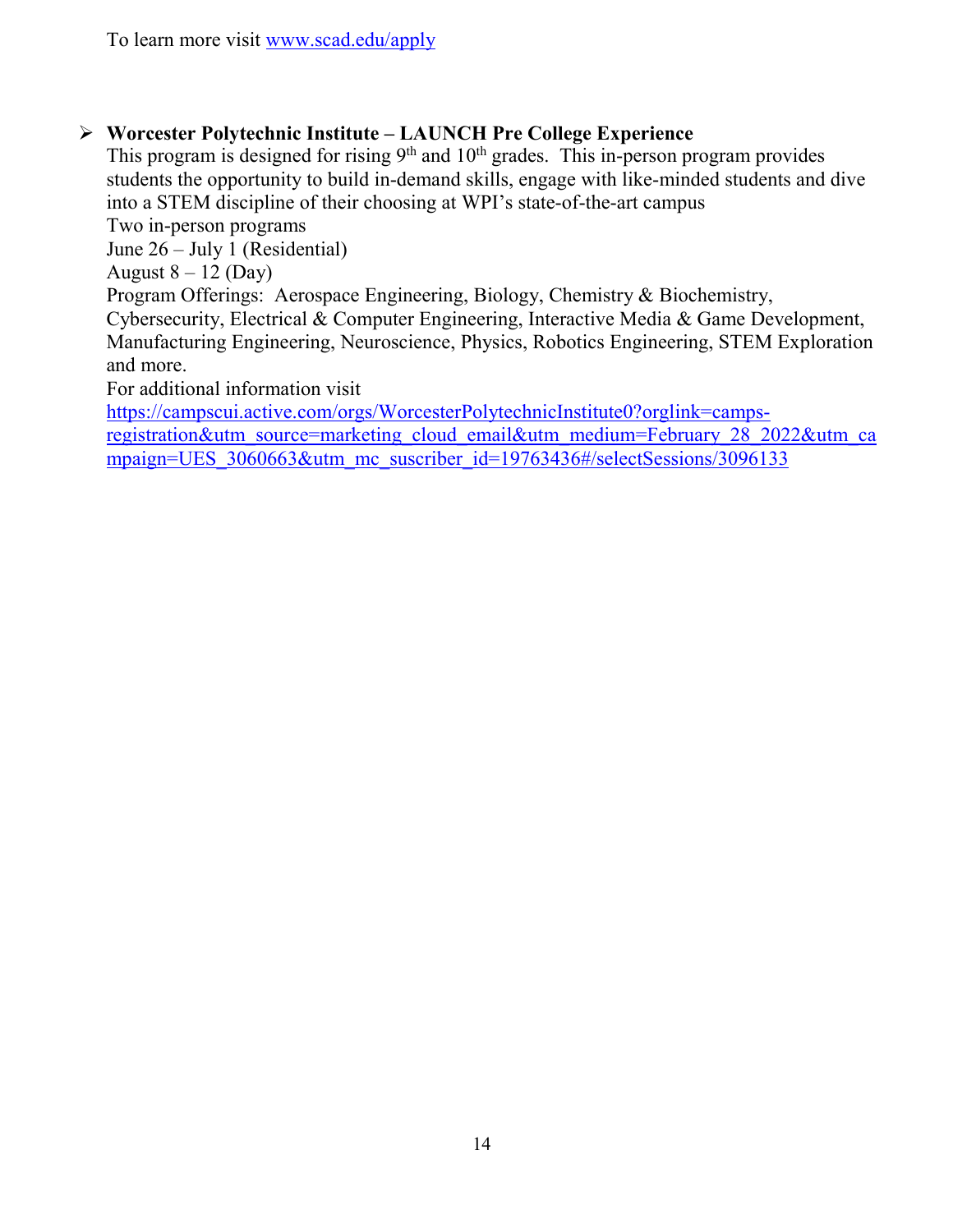

# *La Oficina de Universidad Friday Flyer 4 de Marzo de 2022*

#### **Estudiantes de grado 12:**

- Asegúrese de enviar todas las cartas de aceptación de la universidad y becas a la Oficina de la Universidad.
- $\triangleright$  Si desea que sus aceptaciones se publiquen en el tablero de anuncios de I Got In, deberá completar este formulario, <https://forms.gle/JbwMiNtxYA8y8PQN8>
- Si no está seguro de sus planes futuros o aún necesita enviar solicitudes para la universidad, ¡haga una cita con la Sra. Walsh lo antes posible!
- Únase al aula de Google de College Office lo antes posible si aún no lo ha hecho. El código de la clase es: **gpnvrjt**. Una vez conectado, encontrará una gran cantidad de material a su disposición, desde guías prácticas, videos útiles y documentos, así como una lista de las próximas visitas a universidades virtuales programadas solo para estudiantes de Huntington High School.
- Como recordatorio, asegúrese de registrarse en la cuenta Remind de la Clase de Orientación de 2022 con el código de clase **@ 8d27kc** para que reciba mensajes importantes del Departamento de Orientación. Además, inicie sesión en su cuenta de Naviance y asegúrese de que la dirección de correo electrónico que aparece sea su correo electrónico personal. ¡Su dirección de correo electrónico de HUFSD no es un correo electrónico activo y sin su dirección de correo electrónico personal no recibirá mensajes importantes de Guidance!

#### **Estudiantes de grado 11**:

- Únase al aula de Google de la Oficina de Universidad lo antes posible si aún no lo ha hecho. El código de la clase es: **jilda7q**. Una vez conectado, encontrará una gran cantidad de material a su disposición, desde guías prácticas, videos útiles y documentos, así como una lista de las próximas visitas a universidades virtuales programadas solo para estudiantes de Huntington High School.
- Como recordatorio, asegúrese de registrarse en la cuenta Remind de la Clase de Consejería de 2023 con el código de clase **@mrsbrunon** para que reciba mensajes importantes del Departamento de Consejería. Además, inicie sesión en su cuenta de Naviance y asegúrese de que la dirección de correo electrónico que aparece sea su correo electrónico personal. ¡Su dirección de correo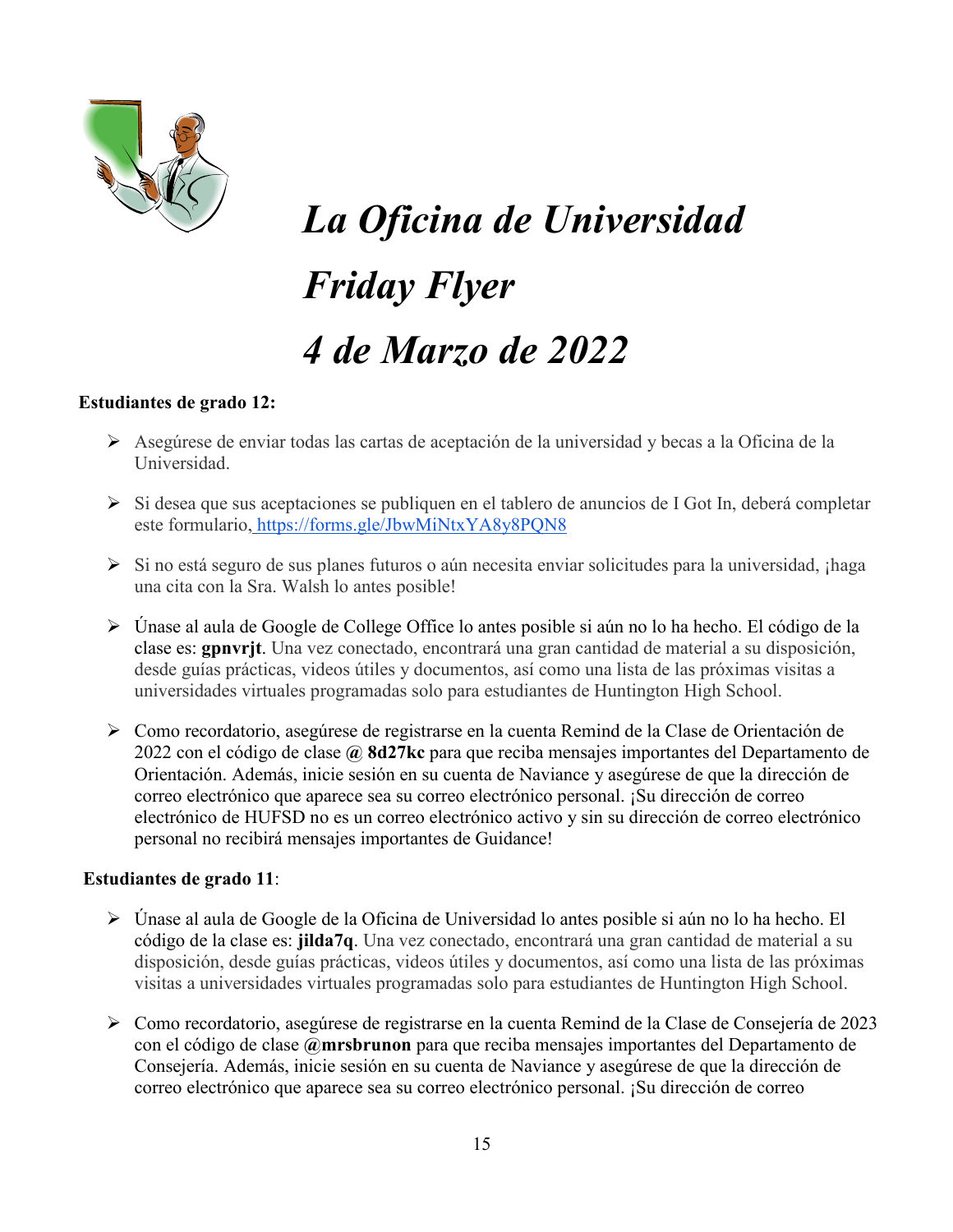electrónico de HUFSD no es un correo electrónico activo y sin su dirección de correo electrónico personal no recibirá mensajes importantes de Guidance!

### *PRÓXIMAS PRUEBAS ESTANDARIZADAS*

### **Fechas de los exámenes SAT y de las pruebas de materias (fechas límite de inscripción)**

| 7 de mayo  | inscribirse antes del 8 de abril (4/26 con el cargo de demora) |
|------------|----------------------------------------------------------------|
| 4 de junio | inscribirse antes del 5 de mayo (5/25 con el cargo de demora)  |

Para registrarse: [www.collegeboard.org](http://www.collegeboard.org/)

### **Fechas de los exámenes ACT (plazos de inscripción)**

| 2 de abril  | inscríbase antes del 25 de febrero $(3/11 \text{ con el cargo por demora})$ |
|-------------|-----------------------------------------------------------------------------|
| 11 de junio | inscríbase antes del 6 de mayo (5/20 con el cargo por demora)               |
| 16 de julio | inscríbase antes del 17 de junio (6/4 con el cargo por demora)              |
|             | *** No ACT de julio disponible en NY ***                                    |

Para registrarse: [www.actstudent.org](http://www.actstudent.org/)

### *Visitas de Representantes de Admisión Universitaria Virtual*

Se alienta a los estudiantes de último año y tercer año con interés en cualquiera de las siguientes universidades a registrarse para la reunión de admisión virtual que será organizada por el consejero de admisión de la universidad. Simplemente inicie sesión en su cuenta de Naviance y desplácese por la lista de universidades en la sección Novedades. Haga clic en más información y luego regístrese (esquina superior derecha). Una vez registrado, recibirá un correo electrónico de recordatorio cinco días antes de la reunión virtual. Los estudiantes que no se preinscriban aún pueden asistir a la reunión virtual. El código de la reunión (a través de ZOOM o Google Meet, según la preferencia de la universidad) estará disponible 15 minutos antes de la reunión y se puede encontrar en Naviance, siguiendo los pasos anteriores.

| <b>Fecha</b> | <b>Comienzo</b>    | <u>Fin</u>       | Universidad                           |
|--------------|--------------------|------------------|---------------------------------------|
| 3/8          | $3:00$ p.m.        | $3:45$ p.m.      | <b>LIM</b>                            |
| 3/8          | $5:00$ p.m.        | 5:45 p.m.        | New York Institute of Technology      |
| 3/22         | 3:00 <sub>pm</sub> | $3:45 \text{pm}$ | <b>Massachusetts Maritime Academy</b> |
| 3/22         | $4:00 \text{pm}$   | $4:45 \text{pm}$ | West Virginia University              |
| 3/29         | $3:00$ p.m.        | $3:45$ p.m.      | St. Thomas Aquinas College            |
| 3/30         | $3:00 \text{pm}$   | $3:45 \text{pm}$ | <b>SUNY Purchase</b>                  |

### *SESIONES INFORMATIVAS*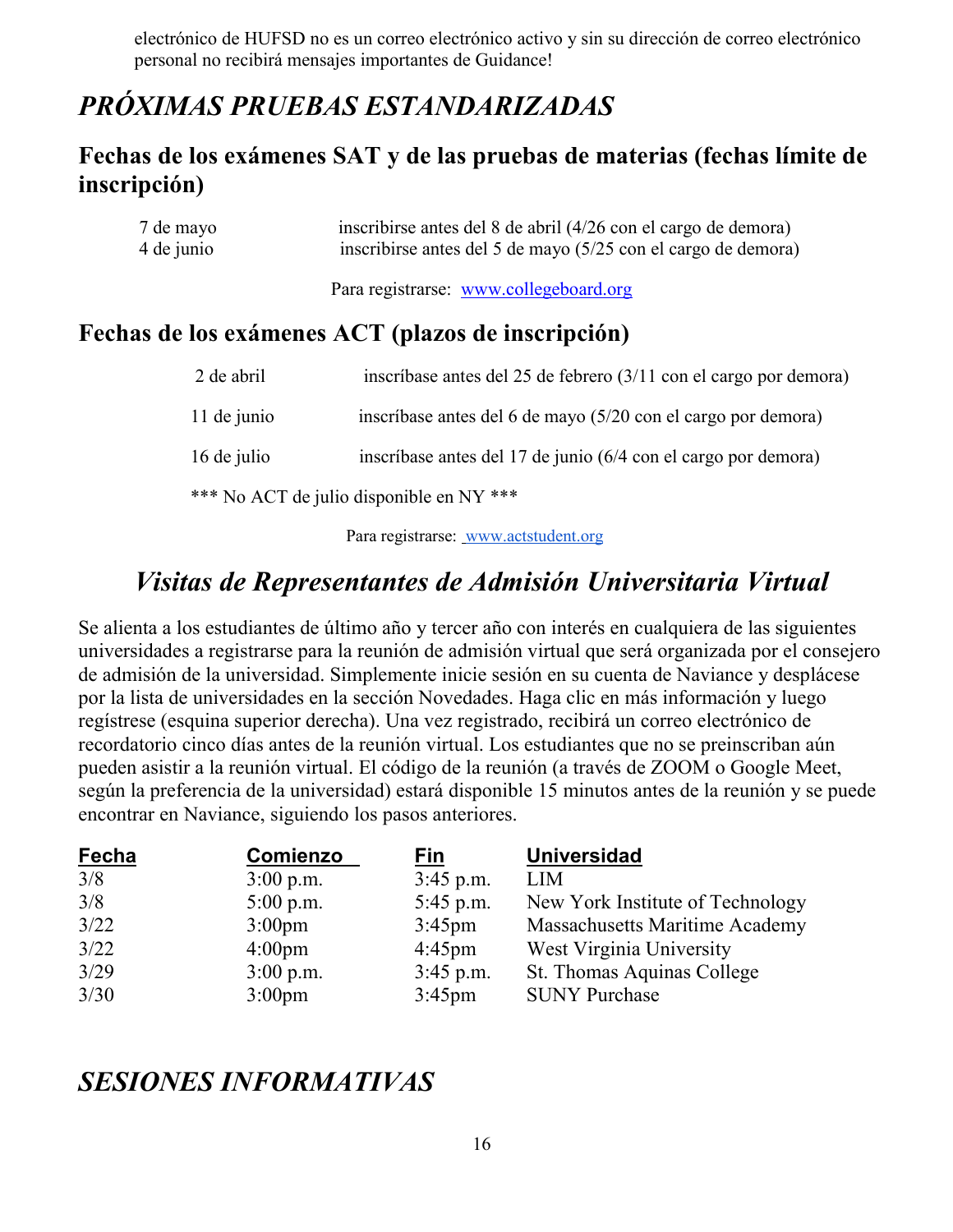### **Sacred Heart University**

Lunes a Viernes hasta el 2 de Mayo, 2022 9:30 am 11:30am 2:00pm (con algunas excepciones) 4:00pm recorridas serán los Miércoles a partir de mediados de Marzo Recorridas durante la semana y sesiones informativas seran disponibles durante selectos Sábados y Domingos Para informacion adicional visite [www.sacredheart.edu/visitplanner](http://www.sacredheart.edu/visitplanner)

### **SUNY Upstate Virtual Info Sessions**

• Terapia de Radiacion, UltraSound, Ciencias de Laboratorio Clinico, Respiratory Therapy, Medical Imaging/Radiology, Virtual RN, Virtual Upstate Native Pre-Admission Workshop, Physical Therapy, 3+3 Doctor of Physical Therapy, Medical School Advisement Session

For dates and additional information visit<https://engage.upstate.edu/portal/virtual-events>

### • **University of Massachusetts – Boston**

Dias de vistazo – Casi todos los sábados durante el semestre de otoño y sesiones de información/recorridas del campus durante la semana Para información adicional visite<https://admissions.umb.edu/freshman-students>

### **Universidad de Chicago**

Sesiones informativas virtuales y en persona Visitas virtuales y en persona Para obtener información adicional, visite <https://collegeadmissions.uchicago.edu/visit>

### **Tulane University at Nassau County Museum of Art**

Hay muchos programas disponibles. Para información adicional visite <https://admission.tulane.edu/virtual-visiting>

### *Casas Abiertas*

### **The Cooper Union**

Irwin S. Chanin Escuela de Arquitectura Escuela de Arte Albert Nerken Escuela de Ingeniería Ofertas de varias fechas y programas. Para información adicional visite [www.connect.cooper.edu/portal/cooper-events](http://www.connect.cooper.edu/portal/cooper-events)

### **Pennsylvania College of Technology**

19 de Marzo 3 y 22 de Abril Para información adicional visite [www.pct.edu/openhouse](http://www.pct.edu/openhouse)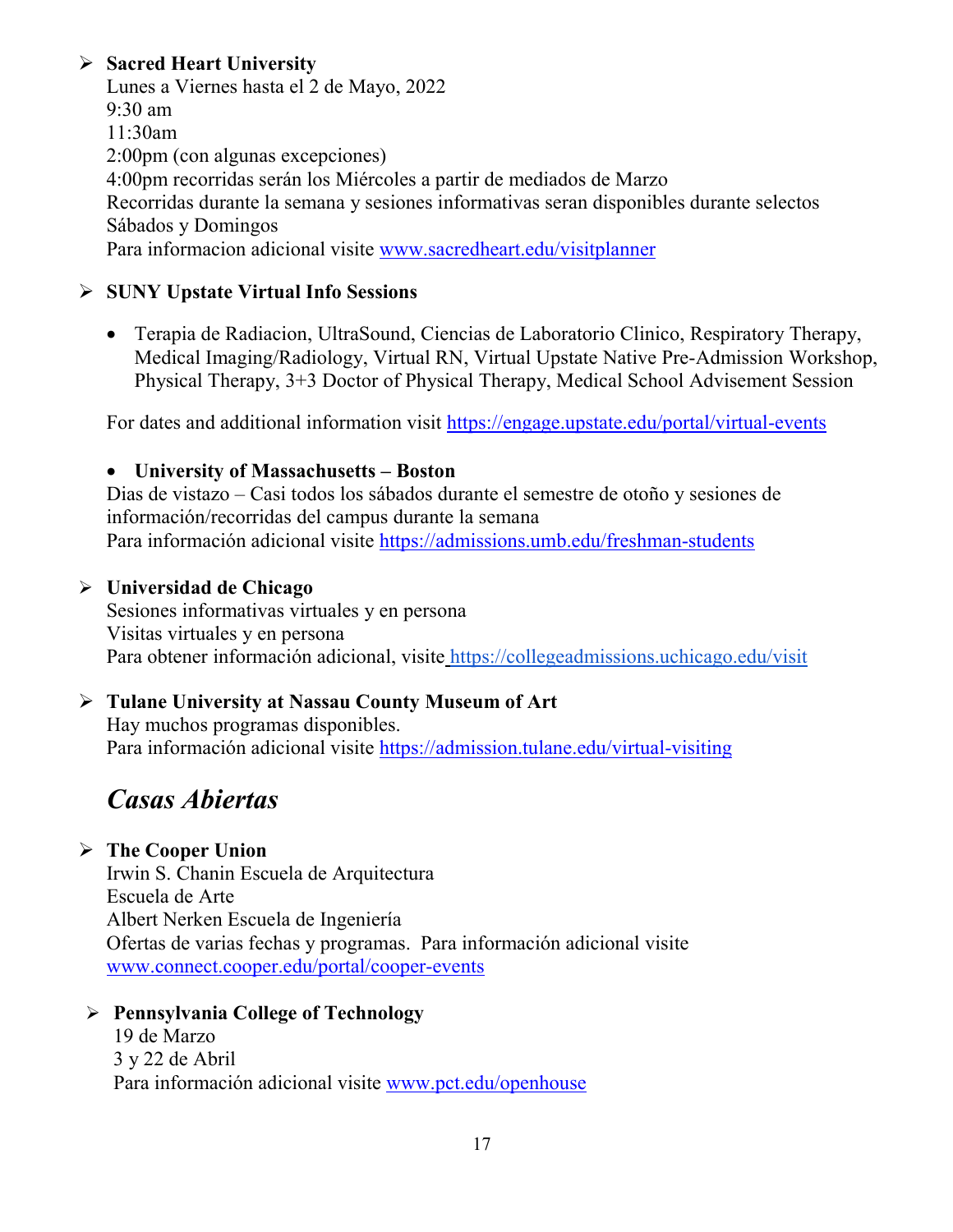### **Niagara University**

Hay muchas casas abiertas y varios programas disponibles en persona o en línea. Para una lista completa visite [https://apply.niagara.edu/portal/admission](https://apply.niagara.edu/portal/admission-events?utm_source=slate&utm_medium=email&utm_campaign=usnews_hs_email)[events?utm\\_source=slate&utm\\_medium=email&utm\\_campaign=usnews\\_hs\\_email](https://apply.niagara.edu/portal/admission-events?utm_source=slate&utm_medium=email&utm_campaign=usnews_hs_email)

- **SUNY Geneseo – Celebracion, Dia de Admision** Domingo, 20 de Marzo 2:00pm – 4:00pm Hilton Long Island – Huntington Registrese a no mas tardar de 3/16 por medio de correo electronico a Suzanne Miller al [millersu@geneseo.edu](mailto:millersu@geneseo.edu)
- **SUNY Suffolk County Community College, Casa Abierta** Domingo, 3 de Abril 12:00 noon – 3:00 pm Registrese a [www.sunysuffolk.edu/openhouse](http://www.sunysuffolk.edu/openhouse)
- **Roger Williams University – Noche de Primer Vuelo a la Universidad – En línea** Talleres para los estudiantes de primera generación a la Universidad será llevado a cabo mensualmente a las 6:30pm Para información adicional visite [https://connect.rwu.edu/portal/first\\_in\\_family?pid=8FzCMxIJjgs2V2gF\\_94b2BOsPQevyYezsa](https://connect.rwu.edu/portal/first_in_family?pid=8FzCMxIJjgs2V2gF_94b2BOsPQevyYezsatZy0oYaxrOd7cG3NNvSSzyxA9gXdoYJN6B95EuEVDdnm0mBMSk5Q) [tZy0oYaxrOd7cG3NNvSSzyxA9gXdoYJN6B95EuEVDdnm0mBMSk5Q](https://connect.rwu.edu/portal/first_in_family?pid=8FzCMxIJjgs2V2gF_94b2BOsPQevyYezsatZy0oYaxrOd7cG3NNvSSzyxA9gXdoYJN6B95EuEVDdnm0mBMSk5Q)
- **Smith College Sesiones Informativas Virtuales via Zoom** Cada Segundo Martes del Mes 6:00pm – 7:00pm Para inscribirse visite<https://apply.smith.edu/register/PrecollegeConnection>
- **SUNY Farmingdale State College** Se ofrecen varios eventos virtuales. Para una lista completa y para mas información visite <https://www.farmingdale.edu/admissions/admissions-events.shtml>

### *EXCURSIONES VIRTUALES AL CAMPUS UNIVERSITARIO*

- $\triangleright$  Muchas universidades se han registrado en los siguientes sitios web para ofrecer a los estudiantes y sus familias recorridos virtuales por el campus. ¡Asegúrate de echarles un vistazo!
	- o [www.campustours.com](http://www.campustours.com/)
	- o [www.youvisit.com](http://www.youvisit.com/)
	- o [www.ecampustours.com](http://www.ecampustours.com/)

### *FERIAS UNIVERSITARIAS / PROGRAMAS ESPECIALES*

**The Princeton Review Tutoría y Preparación para los exámenes de SAT and ACT y AP**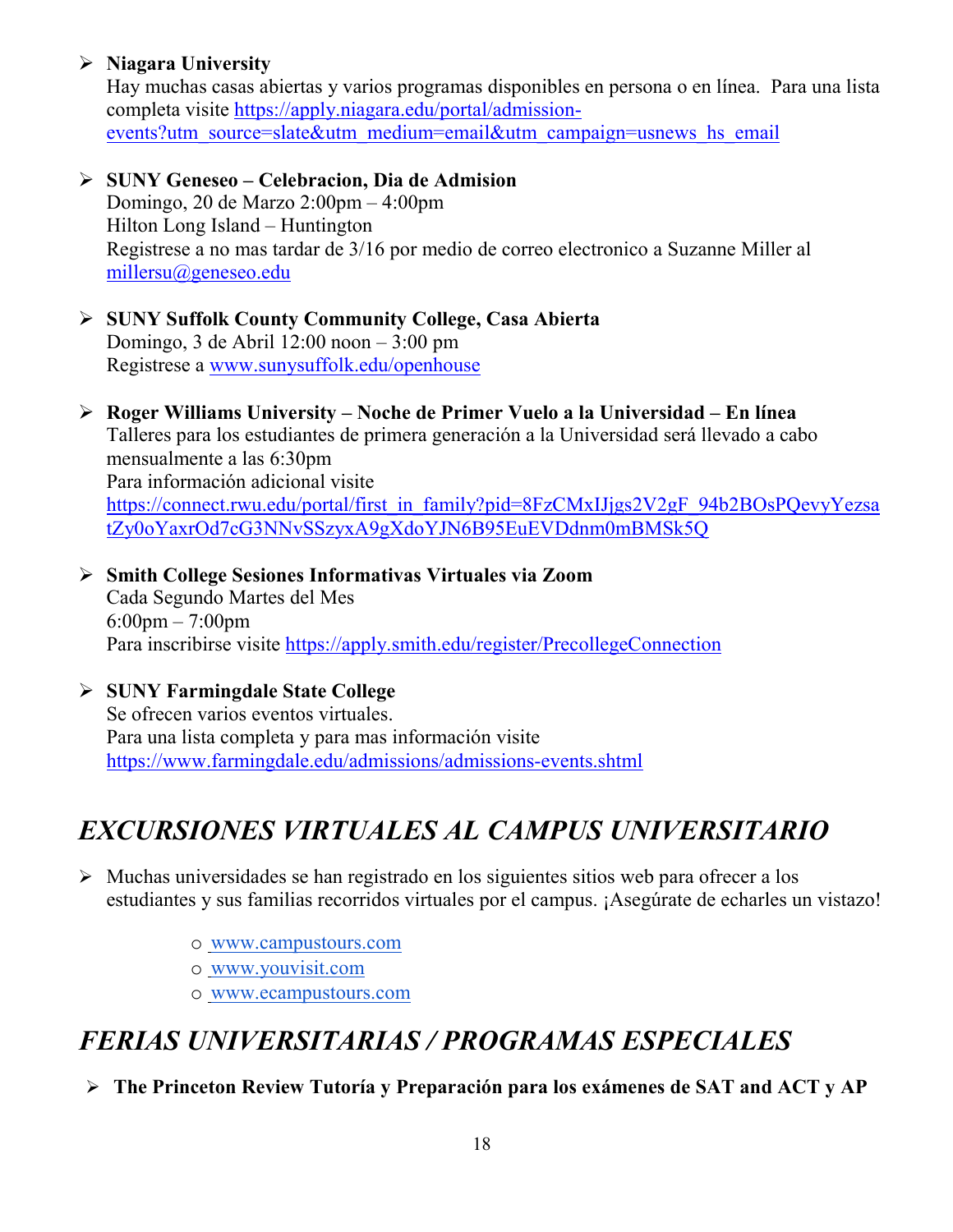Los exámenes de SAT and ACT están a la vuelta de la esquina. No se pierda esta oportunidad para inscribirse a los cursos de preparación virtuales por medio de nuestra relación con The Princeton Review.

 \*Para el horario complete de cursos, visite [www.princetonreview.com/huntingtonhs](http://www.princetonreview.com/huntingtonhs) o llame (800) 2REVIEW.

Los estudiantes de Huntington High School recibirán un 30% de descuento para TODOS los cursos, incluyendo los cursos de AP, SAT and ACT.

### **Feria del Ano de Pausa a la Universidad EE.UU.**

Conéctese con proveedores del programa, consejeros, graduados, y representantes de admisión de Universidad en modo virtual y en persona para aprender todo que necesita saber acerca del ano de pausa a la universidad, incluyendo becas.

Verifique el enlace para información adicional, [https://www.gooverseas.com/gap-year/usa](https://www.gooverseas.com/gap-year/usa-fairs/schedule)[fairs/schedule](https://www.gooverseas.com/gap-year/usa-fairs/schedule)

Eventos serán programados desde el 11 de enero al 1 de febrero.

### **Beca Rea Jacobs para Danza 2022**

Historial de solicitud - 2 de mayo de 2022

La Beca Rea Jacobs para Danza es una beca competitiva para graduados de grado 12 de escuelas en Nassau y Suffolk que están cursando un título universitario de cuatro años con danza grande o pequeña. La beca está financiada por el Long Island Dance Consortium y la familia Jacobs. Se otorgará un premio de \$ 1000 en 2022.

\* Se invitará al ganador a unirse a los miembros de Long Island Dance Umbrella Celebration of Dance en la Exposición de Arte de Verano de Heckscher Park en 2022. <https://form.jotform.com/213263812584153>

### **Beca Sandi Bloomberg para Danza 2022**

Fecha de solicitud - 2 de mayo de 2022

La Beca Sandi Bloomberg para Danza es una beca competitiva para estudiantes del último año de Suffolk & Nassau High School que están considerando continuar su educación en danza, pero no necesariamente en un programa acreditado. Se otorgará un premio de \$ 1,000 en 2022. Esta beca está financiada por Sandi Bloomberg. \* Se invitará al ganador a presentarse con compañías miembro del Long Island Dance Consortium en la "Celebración de la danza" en el Summer Arts Festival en Heckscher Park en 2022. Descargue los detalles de la beca y el formulario de respaldo y para postularse visite **[https: / /form.jotform.com/213263919041149](https://form.jotform.com/213263919041149)**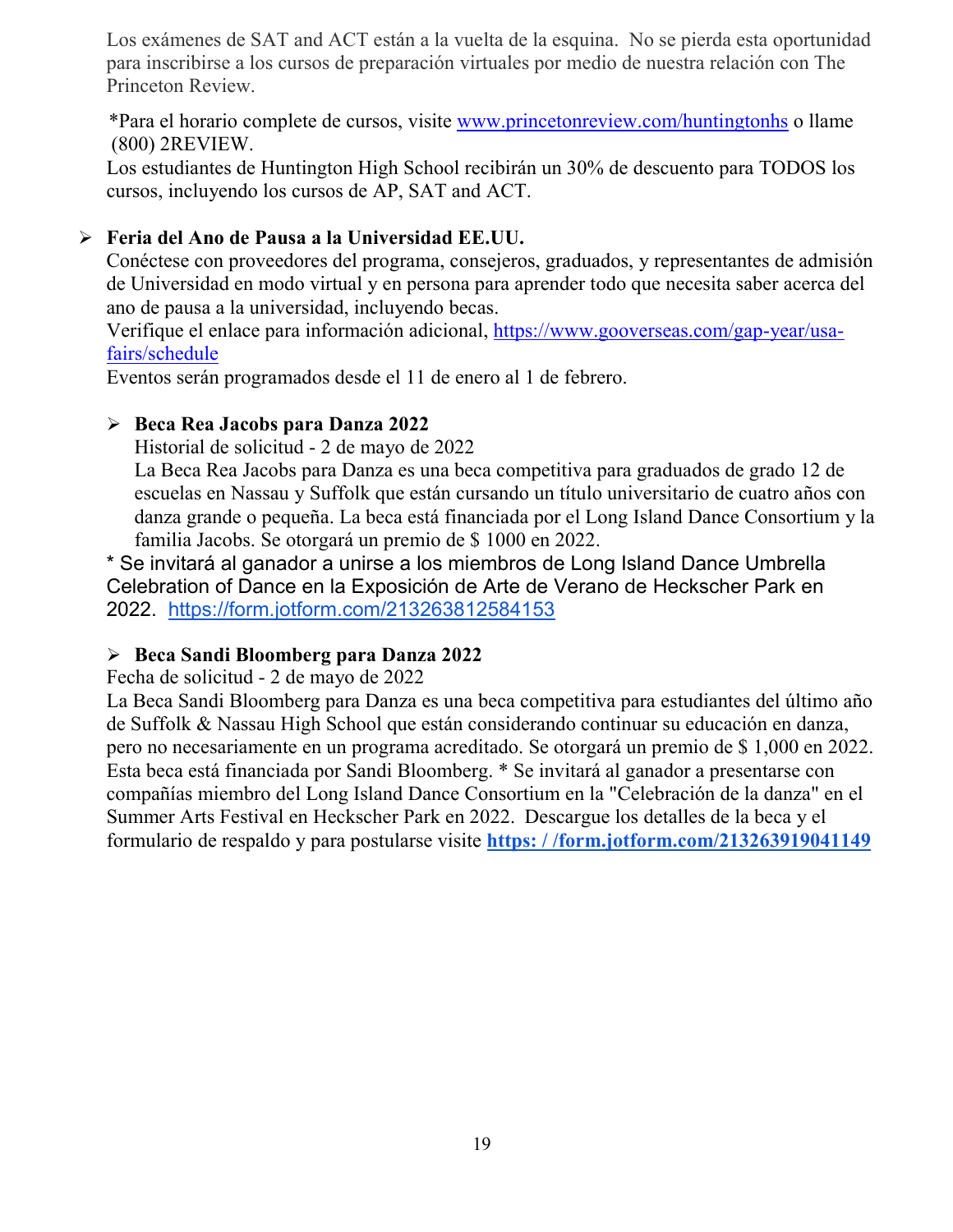### **Boston University**

Cinco programas preuniversitarios: brindan experiencias de vida universitaria rigurosas y colaborativas que permitirán a los estudiantes obtener un fuerte sentido de su potencial personal y académico.

- \* Honores de la escuela secundaria (programa de 6 semanas)
- \* Pasantía / Práctica RISE (programa de 6 semanas)
- \* Inmersión académica (AIM) (programa de 3 semanas)
- \* Desafío de verano (programa de 2 semanas)
- \* Vista previa de verano (Programa de 1 semana)

Para obtener información adicional, visite [www.bu.edu/summer/highschool](http://www.bu.edu/summer/highschool)

### **Pennsylvania College of Technology**

19 de Marzo 3 y 22 de Abril Para información adicional visite [www.pct.edu/openhouse](http://www.pct.edu/openhouse)

### **Clases de Method Learning Advantage, Preparacion para ACT and SAT**

Sunday, 2/20 through May 12 Various course times with 18-hour option also For a complete schedule and for additional information visit <https://www.methodlearning.com/class/online/act-sat-prep/advantage-classes/18-hour-classes/>

### **Niagara University**

Hay muchas fechas de casas abiertas y varios programas disponibles en persona y en línea. Para una lista completa visite:<https://www.niagara.edu/openhouse>

### **Plymouth State University**

Sabado 12 de Febrero Para información adicional visite [www.Plymouth.edu/visit](http://www.plymouth.edu/visit)

### *Air Force Reserve Officer Training Corps – Dia de Simulacro 2022*

*Día del Presidente, 21 de febrero*

*Para obtener información adicional, comuníquese con det536af@clarkson.edu o bdavis@clarkson.edu*

 **Feria Universitaria de la Asociación de Consejeros Escolares del Condado Suffolk (Oeste)** Martes, 26 de Abril 6:30pm – 8:30pm Radisson Hotel Hauppauge Muchas Universidades y colegios participaran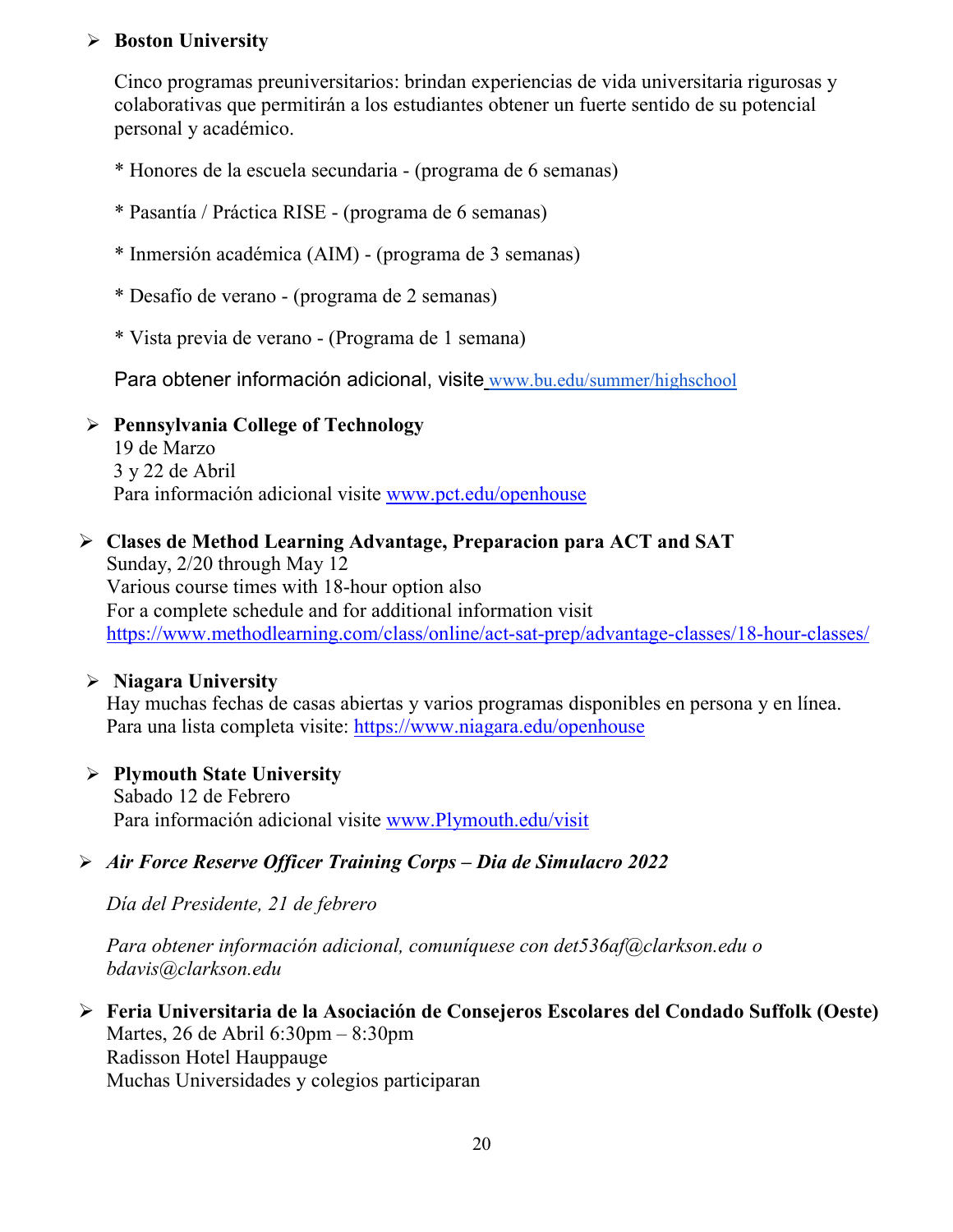Para información adicional visite <http://www.wsuffolkcounselors.org/spring2022collegefair.html>

### *¿Qué SUNY eres?*

Los estudiantes y las familias están invitados a unirse al personal del Centro de bienvenida de SUNY en la ciudad de Nueva York para una sesión de información grupal. ¡Tendrá la oportunidad de explorar la Universidad Estatal de Nueva York: los campus, los programas académicos, el proceso de solicitud y admisión, la asistencia financiera, la Beca Excelsior y más!

Varias fechas programadas de abril a junio.

Regístrese a través de*, [https://engage.suny.edu/portal/which\\_suny](https://engage.suny.edu/portal/which_suny)*

### *AYUDAS FINANCIERAS / BECAS*

### *PERFIL CSS (DISPONIBLE 10/1/2021)*

Si una d[e](http://www.collegeboard.org/) sus universidades requiere el perfil CSS, debe completar el perfil en línea a través de [www.cssprofile.collegeboard.org.](http://www.collegeboard.org/) El perfil ayuda a las universidades a otorgar becas y subvenciones privadas. Solo se puede acceder al perfil en línea.

### *Solicitud gratuita FAFSA de ayuda federal para estudiantes (DISPONIBLE 10/1/2021)*

- La FAFSA es el formulario utilizado por todas las facultades de dos y cuatro años, universidades y escuelas profesionales para la concesión desde [ayuda federal para](http://studentaid.ed.gov/students/publications/student_guide/2010-2011/english/typesofFSA_grants.htm)  [estudianteslas ayudas](http://studentaid.ed.gov/students/publications/student_guide/2010-2011/english/typesofFSA_grants.htm) y la mayoría estatales y universitarias. Los estudiantes deben presentar su solicitud lo antes posible en línea a través de [www.studentaid.gov.](http://www.studentaid.gov/)
- ¡Regístrese para obtener su **número de identificación de Ayuda Federal para Estudiantes AHORA! Tanto los estudiantes como los padres deben tener una identificación FSA**. Visita [www.studentaid.gov/fsa-id/sign-in/landing](http://www.studentaid.gov/fsa-id/sign-in/landing) para hacerlo.

### **Miércoles de HESC del estado de Nueva York para completar las solicitudes de FAFSA y TAP**

Obtenga asistencia personalizada de los profesionales de ayuda financiera de HESC que pueden responder sus preguntas o ayudarlo a completar sus solicitudes FAFSA y TAP. Reúna los documentos necesarios y acérquese para recibir ayuda. No se requiere registro previo.

9, 16, 23, 30 de marzo 3:00pm – 6:00pm

Para información adicional visite <https://startheregetthere.ny.gov/dropin>

 **Talleres HESC del estado de Nueva York "Lo que los jóvenes deben saber sobre cómo prepararse para la universidad y solicitar ayuda financiera"**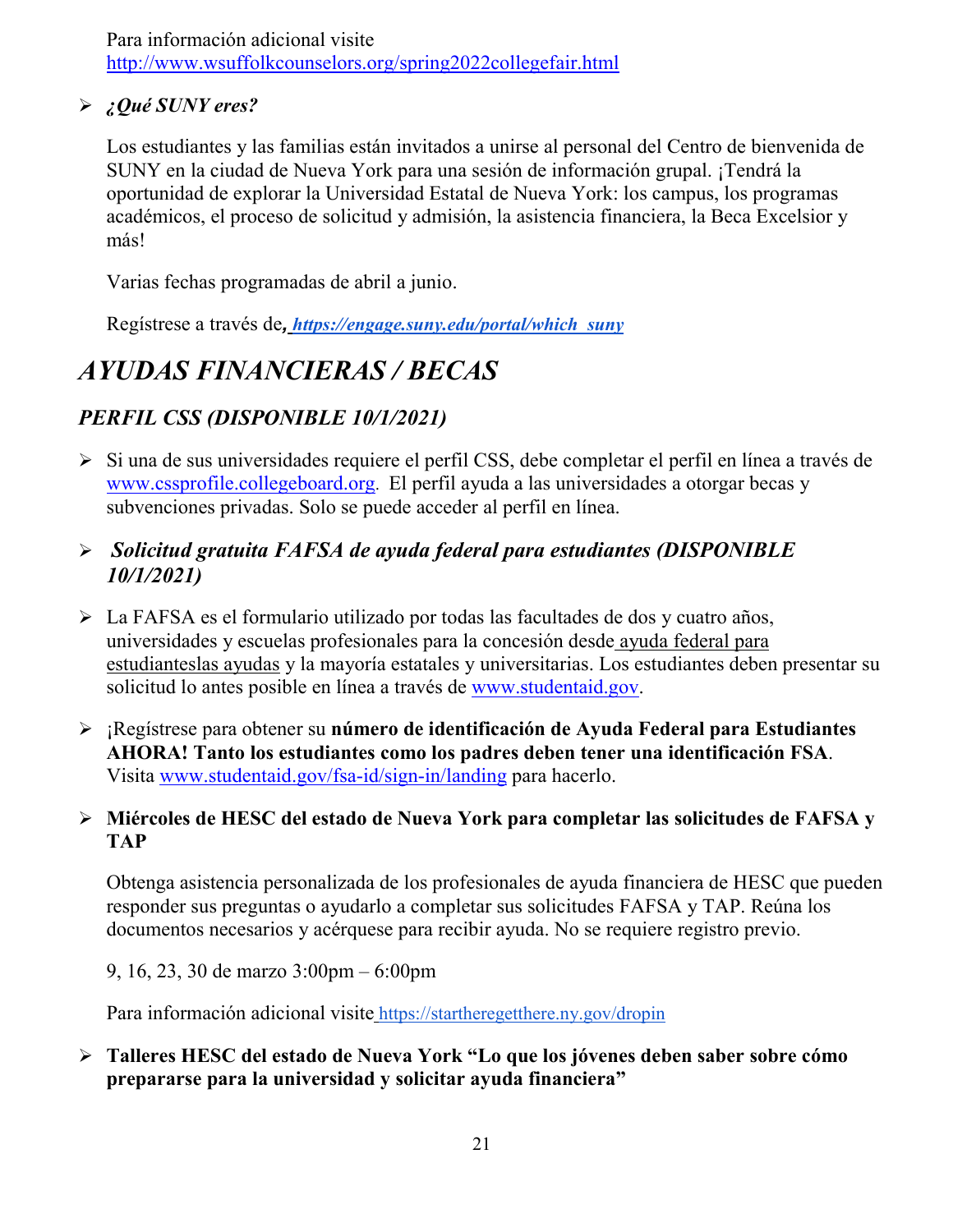Únase a nosotros para obtener información clave sobre ayuda financiera para jóvenes y lo que necesitan saber para el próximo otoño; incluyendo información sobre becas federales, estatales, institucionales y privadas. También aprenderá cómo solicitar ayuda, plazos y más.

 $3/8 - 6$ pm-7pm  $3/15 - 6$ pm-7pm 3/17 – 7pm-8pm (Versión en Español)  $3/22 - 6$ pm-7pm 3/24 – 7pm-8pm (Versión en Español)

3/29 – 6pm-7pm

Para información adicional visite [https://startheregetthere.ny.gov/what-juniors-need-know-about](https://startheregetthere.ny.gov/what-juniors-need-know-about-preparing-college-and-applying-financial-aid)[preparing-college-and-applying-financial-aid](https://startheregetthere.ny.gov/what-juniors-need-know-about-preparing-college-and-applying-financial-aid)

### **Scholarships.com**

Regístrese hoy en [www.scholarships.com](http://www.scholarships.com/) para recibir **GRATUITA sobre** información becas

### **Fastweb.com**

Regístrese hoy en [www.fastweb.com](http://www.fastweb.com/) para recibir **GRATUITA sobre** información becas.

### **Mis dólares universitarios**

Regístrese hoy en [www.mycollegedollars.com](http://www.mycollegedollars.com/) para recibir **GRATUITA sobre** información becas.

### **Becas**

Visite los sitios web a continuación para conocer las oportunidades de becas:

[www.connections101.com](http://www.connections101.com/)

[www.scholarships4students.com](http://www.scholarships4students.com/)

[www.fastweb.com](http://www.fastweb.com/)

[www.scholarshipexperts.com](http://www.scholarshipexperts.com/)

[www.scholarships.com](http://www.scholarships.com/)

[www.finaid.org](http://www.finaid.org/)

### **SUNY Sesiones Informativas de Ayuda Financiera**

Se invita a los futuros estudiantes y familias a unirse a SUNY para un taller en línea que brindará información detallada sobre la solicitud de ayuda financiera y el proceso de concesión. Los consejeros de ayuda financiera revisarán el costo de asistencia y explorarán los tipos de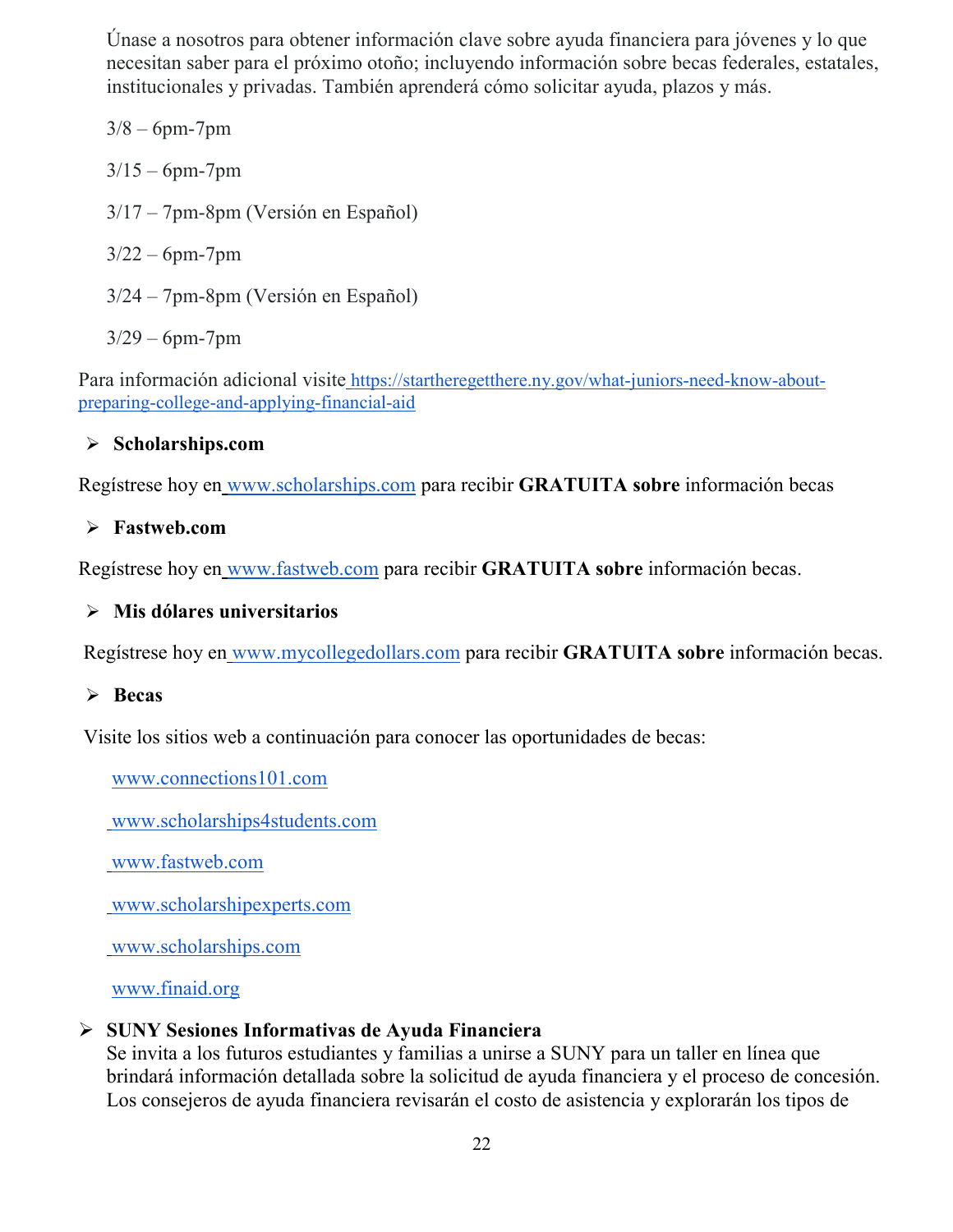ayuda financiera disponibles, incluida la Beca Excelsior. Durante la sesión, podrá enviar sus preguntas a través del chat en vivo. Se llevarán a cabo varios talleres durante la primavera, de enero a mayo. Regístrese a través de[,](https://engage.suny.edu/portal/financial_aid_sessions_virtual)

[https://engage.suny.edu/portal/financial\\_aid\\_sessions\\_virtual](https://engage.suny.edu/portal/financial_aid_sessions_virtual)

#### **SUNY Talleres de Completar la FAFSA**  Talleres Virtuales:

• Martes, 1 de Marzo, 6pm <https://engage.suny.edu/register/?id=d2f6b5f6-4adc-49a1-ba6b-d7a85eaaa3b8>

### **SUNY EOP Taller de Llenar la Solicitud**

Talleres Virtuales:

- Lunes, 28 de Febrero, 6pm <https://engage.suny.edu/register/?id=fd58e43d-692d-49d8-ba3f-83e140af281c>
- Martes, 22 de Marzo, 6pm <https://engage.suny.edu/register/?id=251f06b6-17be-4f22-8ea0-b4b59f1c0e25>

### **Premios NYS Regents para hijos de veteranos fallecidos y discapacitados**

Proporciona \$ 450 por año a los estudiantes cuyos padres sirvieron en las Fuerzas Armadas de los EE. UU. Durante períodos específicos de guerra o emergencia nacional y, como resultado del servicio, murieron, sufrieron un 40% o más discapacidad, fue clasificado como desaparecido en acción o fue prisionero de guerra. El veterano debe ser residente del estado de Nueva York o haber sido residente del estado de Nueva York en el momento de la muerte o ser clasificado como desaparecido en acción. Para obtener información adicional, visit[e](https://www.hesc.ny.gov/pay-for-college/military-corner.html) <https://www.hesc.ny.gov/pay-for-college/military-corner.html>

### **Incentivo y Tributo de Reconocimiento Mejorado Militar (MERIT) del Estado de Nueva York**

Beca de Incentivo y Tributo de Reconocimiento Mejorado Militar (MERIT) proporciona ayuda financiera a los hijos, cónyuges y dependientes financieros de miembros de las Fuerzas Armadas de los Estados Unidos o milicias organizadas por el estado que, en cualquier momento en o después del 2 de agosto de 1990, mientras eran residentes del estado de Nueva York, murieron o quedaron grave y permanentemente discapacitados mientras realizaban sus deberes militares, ya sea en combate o no. Para obtener información adicional, visit[e](https://www.hesc.ny.gov/pay-for-college/military-corner.html) <https://www.hesc.ny.gov/pay-for-college/military-corner.html>

### **Programa de incentivos STEM del estado de Nueva York**

Proporciona una beca de matrícula completa de SUNY o CUNY para el 10 por ciento de los mejores estudiantes de la escuela secundaria del estado de Nueva York si persiguen un título de STEM y trabajan en un campo de STEM en el estado de Nueva York durante 5 años. Para obtener información adicional, visite [www.hesc.ny.gov](http://www.hesc.ny.gov/)

### **Ayuda para la educación de maestros del estado de Nueva York para la educación universitaria y superior (TEACH) Subvención**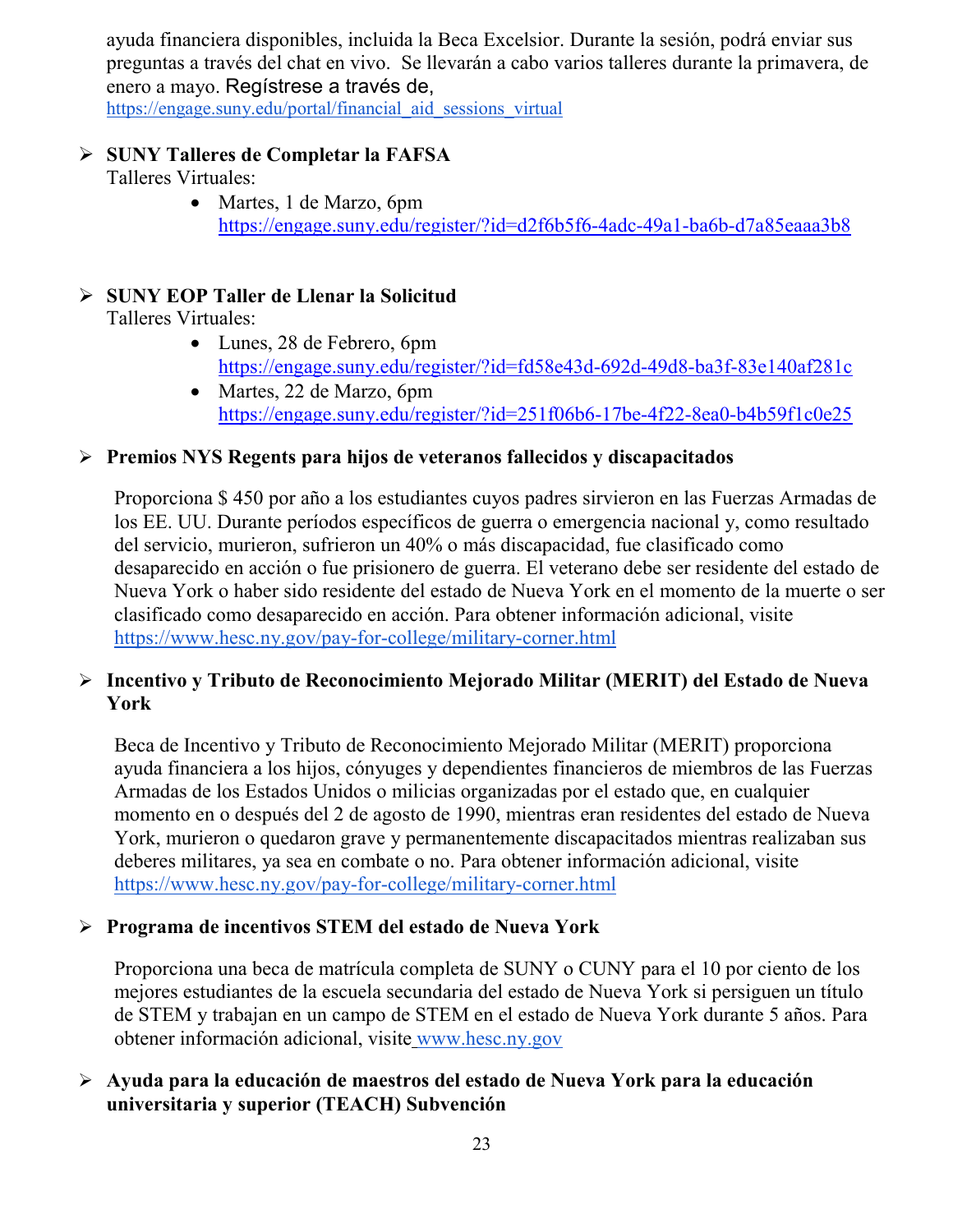Subvenciones de hasta \$ 4,000.00 por año para estudiantes a cambio de servicios en escuelas primarias o secundarias públicas o privadas que atienden a estudiantes de familias de bajos ingresos.

Para más información visite [www.hesc.ny.gov](http://www.hesc.ny.gov/) 

### **Programa de asistencia para la matrícula del estado de Nueva York (TAP)**

Ayuda a los residentes de NY elegibles a pagar la matrícula en las escuelas aprobadas del estado de Nueva York. Los premios anuales de TAP pueden ser de hasta \$ 5,665.00. Debido a que TAP es una subvención, no tiene que reembolsarse. Para obtener información adicional, visite [www.hesc.ny.gov/tap](http://www.hesc.ny.gov/tap)

### **Beca NYS Excelsior**

El programa cubre la matrícula para los estudiantes elegibles de SUNY y CUNY cuyas familias ganan \$ 125,000. Para obtener información adicional, visit[e](http://www.hesc.ny.gov/) [www.hesc.ny.gov/](http://www.hesc.ny.gov/)excelsior

### **NYS Dream Act**

El senador Jose Peralta NYS DREAM Act (DREAM Act) permite que los estudiantes indocumentados y otros estudiantes elegibles soliciten ayuda financiera del estado de Nueva York. Los estudiantes que cumplan con los requisitos de elegibilidad de la NYS DREAM Act para la asistencia a la escuela secundaria, la finalización de la escuela secundaria, la matrícula estatal de SUNY o CUNY y la ciudadanía o el estado migratorio podrán solicitar uno o más programas de ayuda financiera para estudiantes del estado de Nueva York. Para obtener información adicional, visite [www.hesc.ny.gov/dream](http://www.hesc.ny.gov/dream)

### **Premio de matrícula mejorada del estado de Nueva York**

Este programa permite a los estudiantes de Nueva York que asisten a universidades privadas sin fines de lucro en Nueva York recibir asistencia financiera para completar su título universitario. El programa proporciona un premio máximo de \$ 6,000, requiere que las universidades privadas participantes proporcionen una matrícula equivalente y congelen la matrícula del estudiante durante la duración del premio, maximizando el beneficio financiero para el estudiante. Para obtener información adicional, visite [www.hesc.ny.gov](http://www.hesc.ny.gov/)

#### **Oportunidades de becas para estudian[tes afroamericanos](http://www.scholarshiplibrary.com/index_php?title=Category:African_American&pageuntil=CSF-McCall+Educational+Foundation#mw-pages)** Para obtener información adicional, visite [www.scholarshiplibrary.com/index\\_php?title=Category:African\\_American&pageuntil=CSF-](http://www.scholarshiplibrary.com/index_php?title=Category:African_American&pageuntil=CSF-McCall+Educational+Foundation#mw-pages)[McCall+Educational+Foundation#mw-pages](http://www.scholarshiplibrary.com/index_php?title=Category:African_American&pageuntil=CSF-McCall+Educational+Foundation#mw-pages)

 **Oportunidades de becas del College Board** Varias oportunidades de becas disponibles. Para obtener información adicional, visite

### *PROGRAMAS DE VERANO*

**Mercy College Programa de Honor de Empresas**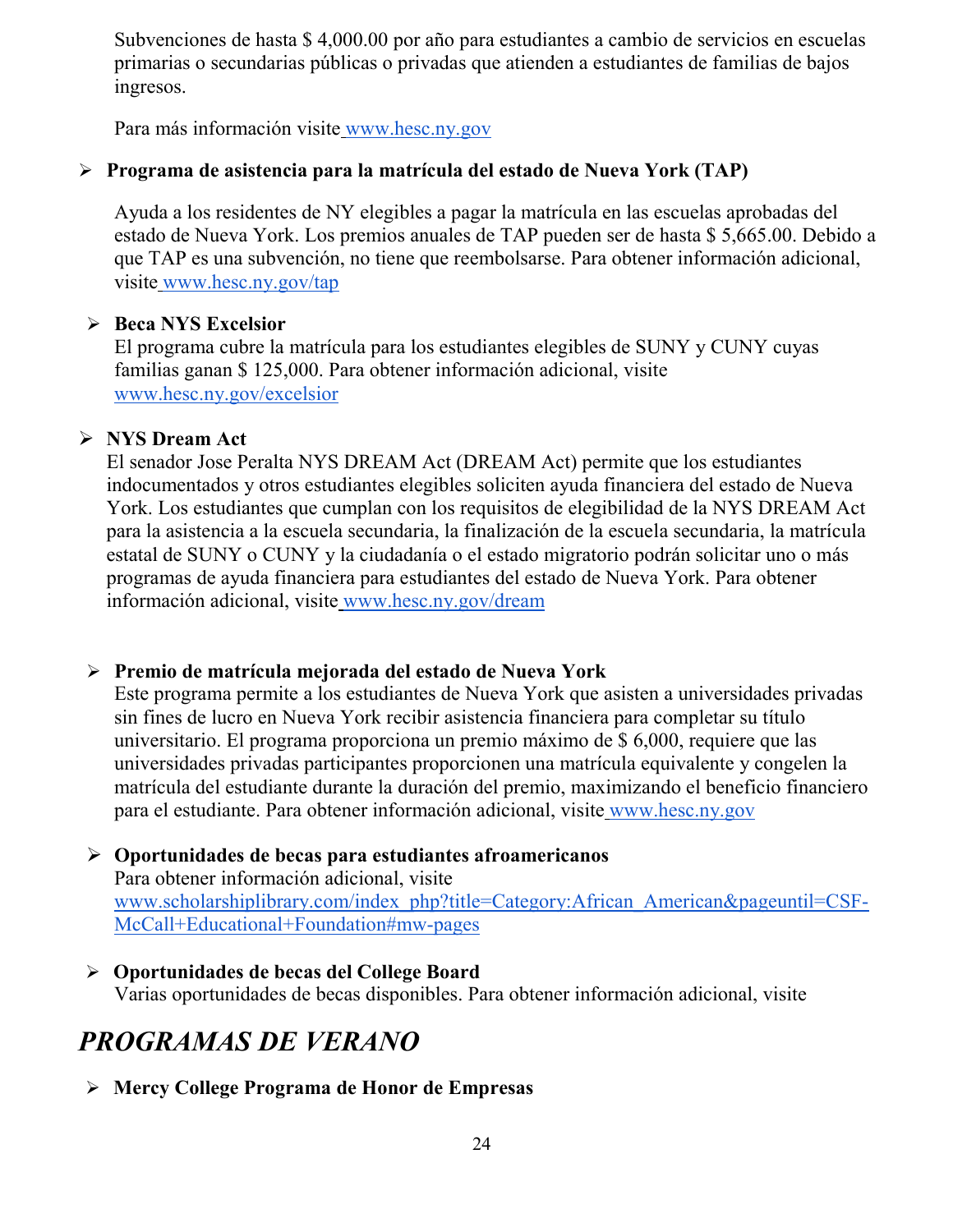Tres sesiones de una semana para elegir

26 de junio al 2 de julio

10 de julio al 16 de julio

24 de julio al 30 de julio

Los estudiantes de grado 12 pueden experimentar la universidad de primera mano durante este programa de verano lleno de acción de una semana. Aprenda sobre liderazgo y carreras empresariales de un cuerpo docente ejecutivo que ha trabajado en las principales empresas globales.

Para obtener información adicional, visite [www.mercy.edu/business/leadership/academy](http://www.mercy.edu/business/leadership/academy)

### **Landmark College**

Se ofrecen programas en línea o en el campus Para obtener información adicional, visite www.landmark.edu/summer

### **Smith Programas Pre-universitarios**

Northampton, MA Ciencias e Ingenieria Preparacion a la Universidad Mujer, Genero, y Representacion Futuros Sustenibles Escritura Creativa Fecha de Prioridad 3/1 Para Solicitar visite<https://apply.smith.edu/register/precollege-2022>

### **University of Chicago**

Emersión, Instituto Pre-Colegial de Verano de Idiomas, Universidad de Verano, UChicago Verano En Línea, Una Semana de Enriquecimiento, Investigación en las Ciencias de Biología (RIBS), Piedras y Huesos Para información adicional visite [www.summer.uchicago.edu](http://www.summer.uchicago.edu/)

### **Boston University's COM Academia de Verano para Estudio de Prensa**

Sesiones de dos semanas 20 de Junio, 4 y 18 de Julio Para información adicional visite [https://combeyond.bu.edu/workshop/summer-journalism](https://combeyond.bu.edu/workshop/summer-journalism-academy-bu/?j=206812&sfmc_sub=6082702&l=205_HTML&u=6330697&mid=514005790&jb=17008)[academy](https://combeyond.bu.edu/workshop/summer-journalism-academy-bu/?j=206812&sfmc_sub=6082702&l=205_HTML&u=6330697&mid=514005790&jb=17008)[bu/?j=206812&sfmc\\_sub=6082702&l=205\\_HTML&u=6330697&mid=514005790&jb=17008](https://combeyond.bu.edu/workshop/summer-journalism-academy-bu/?j=206812&sfmc_sub=6082702&l=205_HTML&u=6330697&mid=514005790&jb=17008)

### **Boston University College of Communication**

5 a 29 de Julio Desarrolle destreza de cinematografía y prensa, produciendo videos y películas, efectos visuales, webcasts y mas. Para información adicional visite [www.bu.edu/amp](http://www.bu.edu/amp) Fecha de solicitud es 31 de Marzo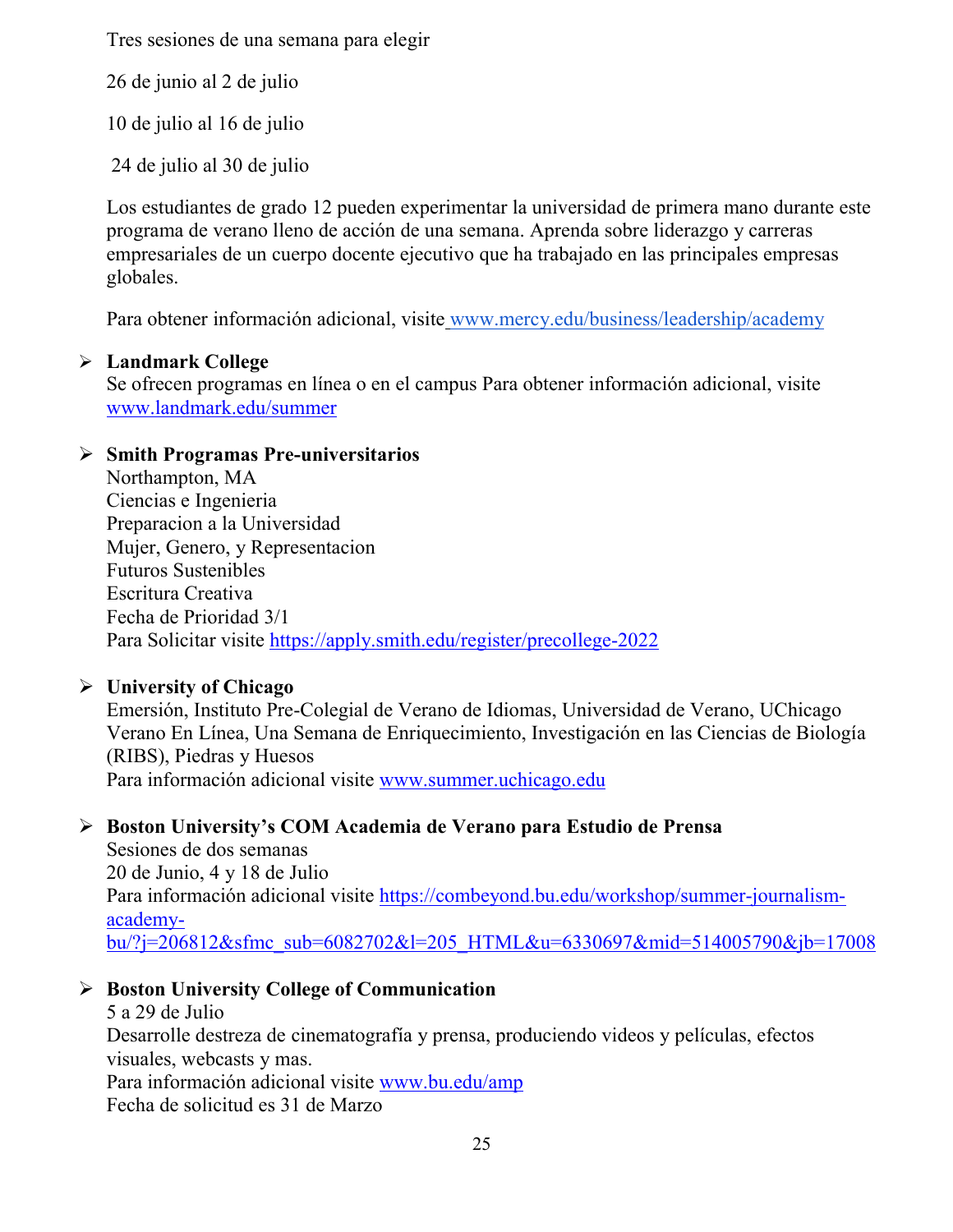### **Verano En USC**

Los estudiantes tienen la oportunidad única de obtener una vista previa del primer año y experimentar la vida universitaria mientras viven en el campus y obtienen créditos universitarios. Los cursos ofrecidos son:

Arquitectura, Negocios, Ingeniería y Tecnología de la Información, Estudios Globales, Periodismo, Pre-Salud y Ciencias, Pre-Derecho, Artes Escénicas - Conservatorio de Teatro de Verano y Escritura y Pensamiento Crítico

Fechas del programa: 19 de junio - 16 de julio

Visita [www.summer.usc.edu](http://www.summer.usc.edu/) y complete la solicitud en línea. Las solicitudes se revisan de forma continua, el espacio es limitado.

Fecha límite de solicitud para estudiantes nacionales: 6 de mayo de 2022

### **Programa de verano de la Universidad de Cornell**

Obtenga de 3 a 8 créditos y una transcripción de Cornell. Sumérjase en rigurosos cursos universitarios impartidos por los mejores profesores de Cornell. Prepárese para las solicitudes universitarias con asesoramiento de admisión personalizado. Conéctese con un grupo diverso de estudiantes de secundaria de todo el mundo. Elija de cursos universitarios regulares de Cornell en Arte y Arquitectura, Negocios y Hotelería, Ingeniería, Salud y Humanidades, Relaciones Internacionales, Ciencia y Tecnología, Cambio Social, Medicina Veterinaria y más. También puede combinar cursos en el campus y/o en línea para crear su propio programa de seis o nueve semanas. Los cursos se ofrecen entre el 31 de mayo y el 2 de agosto. Para obtener información adicional, visite <https://sce.cornell.edu/precollege>

### **Fordham: programa de verano, Explorando el Espíritu Empresarial**

27 de Junio a 1 de Julio 10:00 a.m. – 4:00 p.m.

Para estudiantes que van a subir a grados 11 y 12

Trabaje con otros estudiantes para crear una empresa por medio de aprendizaje de experiencia

Visite una incubadora empresaria novata en la ciudad de Nueva York

Aprenda sobre el ambiente universitario

Obtenga experiencia real y atención personalizada

Descruba si el campo de empresas es adecuado para ti.

Para información adicional visite [www.Fordham.edu/exploringentrepreneurship](http://www.fordham.edu/exploringentrepreneurship)

### **Duke Pre-College Verano, 2022**

Para estudiantes académicamente motivados en los grados 6-11. Los cursos que se ofrecen son de ingeniería, humanidades, matemáticas, ciencias, ciencias sociales y tecnología. Diferentes fechas de programa disponibles.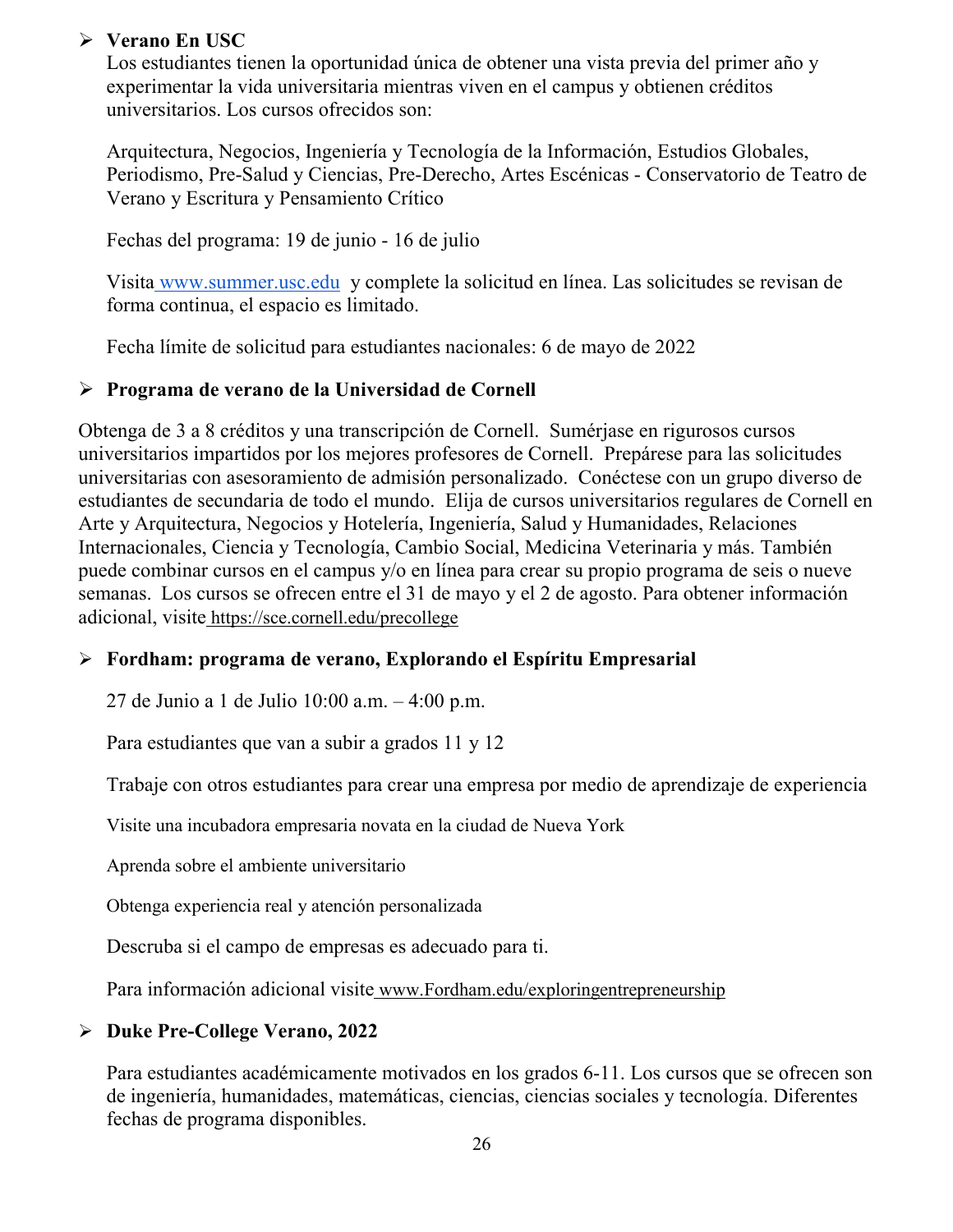Para obtener más información y aplicar, visite <https://learnmore.duke.edu/precollege/all-programs>

### **Programa de verano de UMass Amherst**

Experimente la vida en un campus universitario

Hay disponibles programas en línea y en persona.

Para información adicional visite <https://www.umass.edu/uww/programs/pre-college/apply-now> o llame al (413) 577-2112.

### **NYU**

Para estudiantes de secundaria.

Para saber más visita [www.nyu.edu/precollege](http://www.nyu.edu/precollege)

### **Universidad de Delaware – EDGE**

Toma cursos de verano impartidos por profesores de la UD

Gana hasta siete créditos universitarios transferibles

Vive en una residencia en el hermoso campus de la UD

Prepárate para el proceso de solicitud universitaria

del 10 al 30 de julio

Obtén más información y presenta tu solicitud en [www.udel.edu/borde](http://www.udel.edu/edge)

### **Northeastern University Acelera los programas**

Boston Programas

del campus regional Programas

virtuales

Para obtener información adicional, visite <https://precollegeprograms.northeastern.edu/>

### **Academia Militar de los Estados Unidos West Point – Experiencia de Líder de Verano Los**

cursos que se ofrecen son Ciencias, Matemáticas, Ingeniería, Ciencias Sociales, Idiomas Modernos, Psicología y Atletismo

Para obtener información adicional y para presentar una solicitud, visit[e](https://www.westpoint.edu/admissions/summer-program) <https://www.westpoint.edu/admissions/summer-program>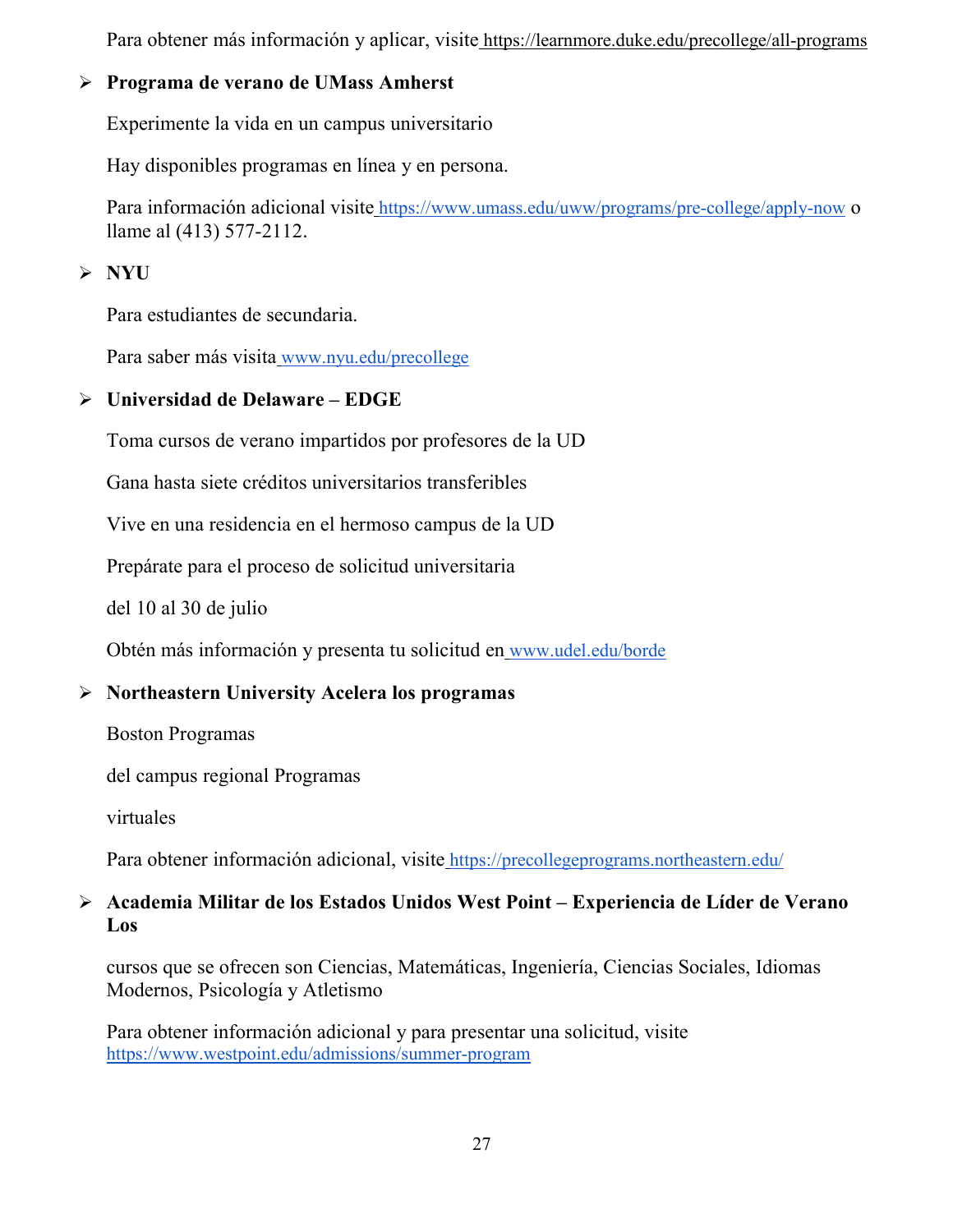### **Universidad de Wisconsin – Madison – Badger Precollege**

Programa de Aprendizaje Acelerado (ALP)

Badger Precollege Online

Badger Summer Scholars

College Ready Badger Precollege

Imaging Self Los

cursos ofrecidos este verano serán Ciencias Forenses, Música, Arte y Tecnología, Lenguaje Humano e Identidad, Ciencia Satelital y Programación para Meteorología.

Para saber más visit[a](https://precollege.wisc.edu/?utm_source=admissions&utm_medium=email&utm_campaign=precollege22&utm_content=admissions-registration-counselor-email-21718&elqTrackId=9cbfaaa948bf4abbbdc87f3c6f21ada3&elq=0ee962ab4ac9480fad809bd8259b8c24&elqaid=23371&elqat=1&elqCampaignId=14684)

[https://precollege.wisc.edu/?utm\\_source=admissions&utm\\_medium=email&utm\\_campaign=precollege](https://precollege.wisc.edu/?utm_source=admissions&utm_medium=email&utm_campaign=precollege22&utm_content=admissions-registration-counselor-email-21718&elqTrackId=9cbfaaa948bf4abbbdc87f3c6f21ada3&elq=0ee962ab4ac9480fad809bd8259b8c24&elqaid=23371&elqat=1&elqCampaignId=14684) [22&utm\\_content=admissions-registration-counselor-email-](https://precollege.wisc.edu/?utm_source=admissions&utm_medium=email&utm_campaign=precollege22&utm_content=admissions-registration-counselor-email-21718&elqTrackId=9cbfaaa948bf4abbbdc87f3c6f21ada3&elq=0ee962ab4ac9480fad809bd8259b8c24&elqaid=23371&elqat=1&elqCampaignId=14684)[21718&elqTrackId=9cbfaaa948bf4abbbdc87f3c6f21ada3&elq=0ee962ab4ac9480fad809bd8259b8c24](https://precollege.wisc.edu/?utm_source=admissions&utm_medium=email&utm_campaign=precollege22&utm_content=admissions-registration-counselor-email-21718&elqTrackId=9cbfaaa948bf4abbbdc87f3c6f21ada3&elq=0ee962ab4ac9480fad809bd8259b8c24&elqaid=23371&elqat=1&elqCampaignId=14684) [&elqaid=23371&elqat=1&elqCampaignId=14684](https://precollege.wisc.edu/?utm_source=admissions&utm_medium=email&utm_campaign=precollege22&utm_content=admissions-registration-counselor-email-21718&elqTrackId=9cbfaaa948bf4abbbdc87f3c6f21ada3&elq=0ee962ab4ac9480fad809bd8259b8c24&elqaid=23371&elqat=1&elqCampaignId=14684)

### **AMDA College of the Performing Arts - Los Ángeles**

### **de la ciudad de Nueva York**

Conservatorio de verano

Sesión 1: 3 de julio - 16 de julio (NYC y LA)

Sesión 2: 17 de julio - 30 de julio (NYC y LA)

Sesión 3: 31 de julio - 13 de agosto (Nueva York y Los Ángeles)

Para obtener información adicional, visite [www.amda.edu](http://www.amda.edu/) o llame al 800-367-7908

### **Bucknell Academy Summer Experience (BASE)**

26 de junio – 1 de julio

fecha límite para la solicitud es el 16 de abril

Aprenda sobre los problemas mundiales actuales, desarrolle habilidades creativas para resolver problemas, colabore con profesores y compañeros, experimente la educación en artes liberales, explore el campus de Bucknell

Para obtener información adicional, visite [www.bucknell.edu/admisiones](http://www.bucknell.edu/admissions)

### **Academia de verano de ingeniería de Penn en la Universidad de Pensilvania**

Programa para estudiantes de 10.° 12.° grado para obtener créditos universitarios en uno de los seis programas: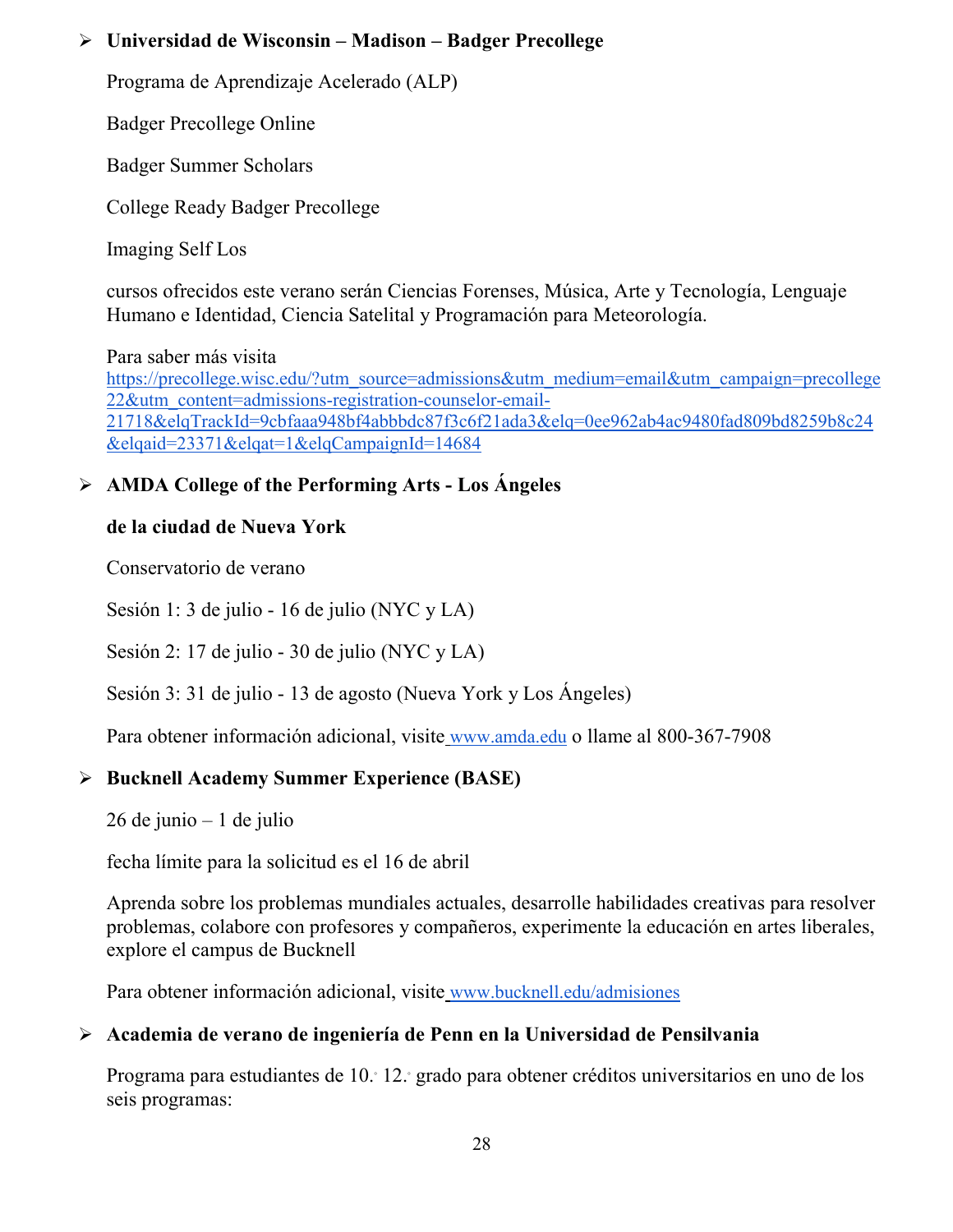Biotecnología, Gráficos por computadora, Ciencias de la computación, Redes complejas, Nanotecnología, Robótica

Para obtener información adicional, visite [www.esap.seas.upenn.edu](http://www.esap.seas.upenn.edu/) para detalles completos del programa

límite de solicitud 1 de abril

### **Georgetown University – Hoya Summer**

Vive en el histórico campus de la colina de Georgetown, aprende de profesores de renombre en una variedad de materias y disciplinas, colabora con estudiantes de alto rendimiento de todo el mundo, sigue materias que normalmente no están disponibles en las escuelas secundarias como medicina, derecho, datos ciencia y espíritu empresarial, obtenga un Certificado de finalización o créditos universitarios y una transcripción de la Universidad de Georgetown.

Para información adicional visite [https://summer.georgetown.edu/all](https://summer.georgetown.edu/all-programs?mkt_tok=MjYxLURGRC05OTMAAAGC0F47ojSUmERFCT_Cgjt_V4u8nfage9SFrTcaLU5VMGx_jo-nr3qUNPA2mHJ9suLikTEai2U-ROxi550d_bXd-cFVLHznBHvFfqWKJ36edepLVg)[programs?mkt\\_tok=MjYxLURGRC05OTMAAAGC0F47ojSUmERFCT\\_Cgjt\\_V4u8nfage9SFrTcaLU](https://summer.georgetown.edu/all-programs?mkt_tok=MjYxLURGRC05OTMAAAGC0F47ojSUmERFCT_Cgjt_V4u8nfage9SFrTcaLU5VMGx_jo-nr3qUNPA2mHJ9suLikTEai2U-ROxi550d_bXd-cFVLHznBHvFfqWKJ36edepLVg) [5VMGx\\_jo-nr3qUNPA2mHJ9suLikTEai2U-ROxi550d\\_bXd-cFVLHznBHvFfqWKJ36edepLVg](https://summer.georgetown.edu/all-programs?mkt_tok=MjYxLURGRC05OTMAAAGC0F47ojSUmERFCT_Cgjt_V4u8nfage9SFrTcaLU5VMGx_jo-nr3qUNPA2mHJ9suLikTEai2U-ROxi550d_bXd-cFVLHznBHvFfqWKJ36edepLVg)

### **Universidad de Columbia: programas de verano SHAPE y ENG**

SHAPE: sesiones de 3 semanas que ofrecen cursos de nivel universitario en ingeniería que se complementan con cursos electivos y talleres.

Sesión 1: 5 de julio – 22 de julio

Sesión 2: 26 de julio – 12 de agosto

Para información adicional visite <https://outreach.engineering.columbia.edu/shape/courses>

La fecha límite de prioridad para las solicitudes vence el 11 de marzo

ENG: programa de investigación de verano de tiempo completo de 6 semanas para estudiantes de último año de secundaria académicamente competitivos. Los investigadores de la escuela secundaria serán emparejados con mentores de investigación y serán supervisados por miembros de la facultad y estudiantes de posgrado de Columbia. Los componentes del programa incluirán investigación, tutoría, preparación para la universidad, así como talleres de desarrollo académico y profesional.

5 de julio – 12 de agosto

Para información adicional visite <https://outreach.engineering.columbia.edu/eng>

Las solicitudes deben presentarse el 21 de marzo

### **Programas preuniversitarios de SCAD**

Varios programas y ubicaciones disponibles.

Para saber más visita [www.scad.edu/apply](http://www.scad.edu/apply)